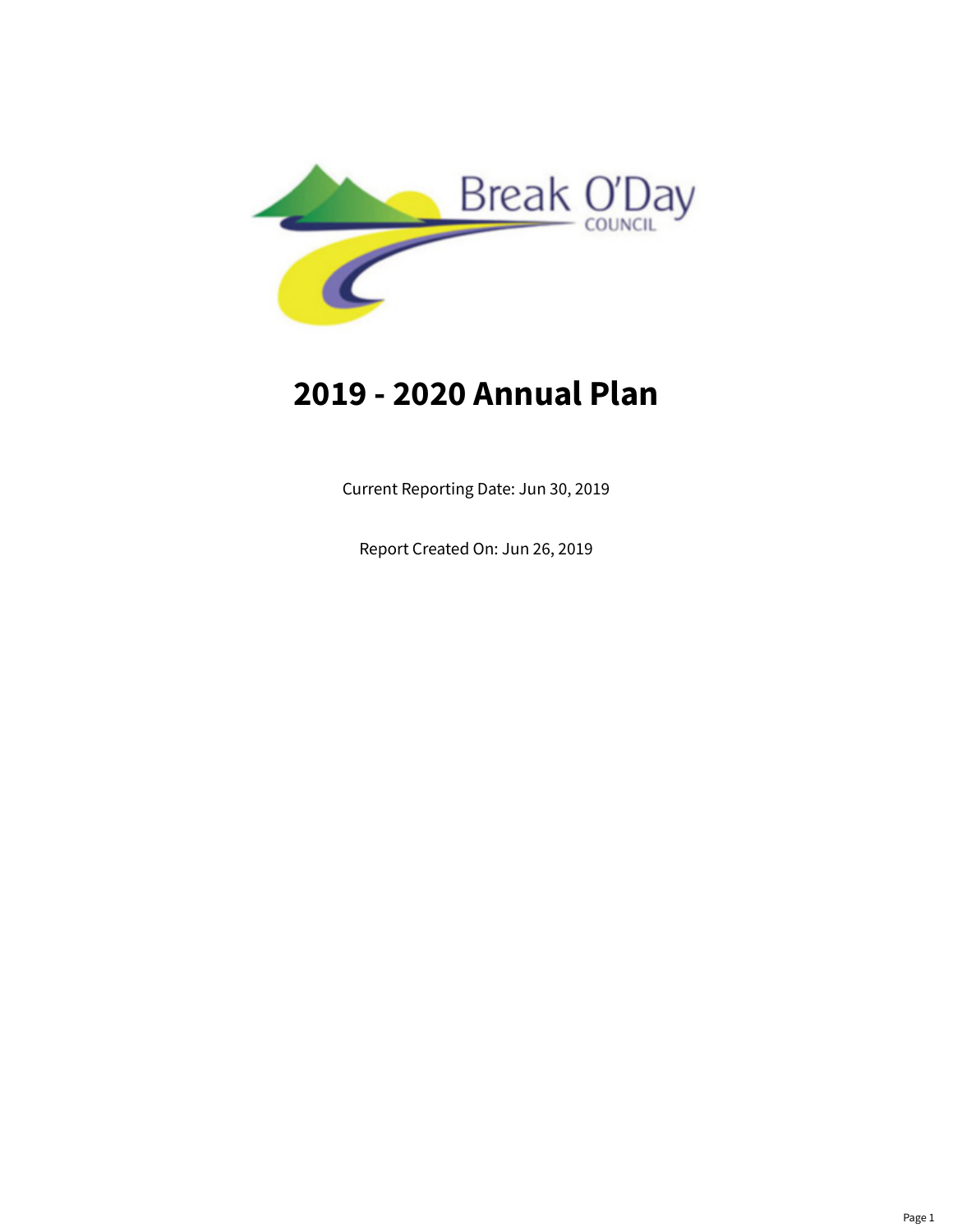#### **Goal 1**

**Community:** To strengthen our sense of community and lifestyle through opportunities for people to connect and feel valued.

*Owner: John Brown*



#### **Strategy 1.1**

Create an informed and involved community by developing channels of communication. Source: annual plan 2017/2018.

*Owner: John Brown*



#### **Key Focus Area 1.1.1**

Communication:

Improve and develop communication processes that lead to the community feeling more informed and involved.

Source: annual plan 2017/2018

*Owner: Jayne Richardson*

Action: 15

# **Action 1.1.1.12**

Jul 01, 2019 - Jun 30, 2020

#### **Online Surveys -**

Use surveys in community consultation regarding Council activities and show transparency and accountability of Council.

*Owner: Jayne Richardson*

**Action 1.1.1.13**

Jul 01, 2019 - Jun 30, 2020

#### **Council Services Survey -**

Publish online survey regarding Council services and perception in the community in order to establish a benchmark to gauge brand development.

*Owner: Jayne Richardson*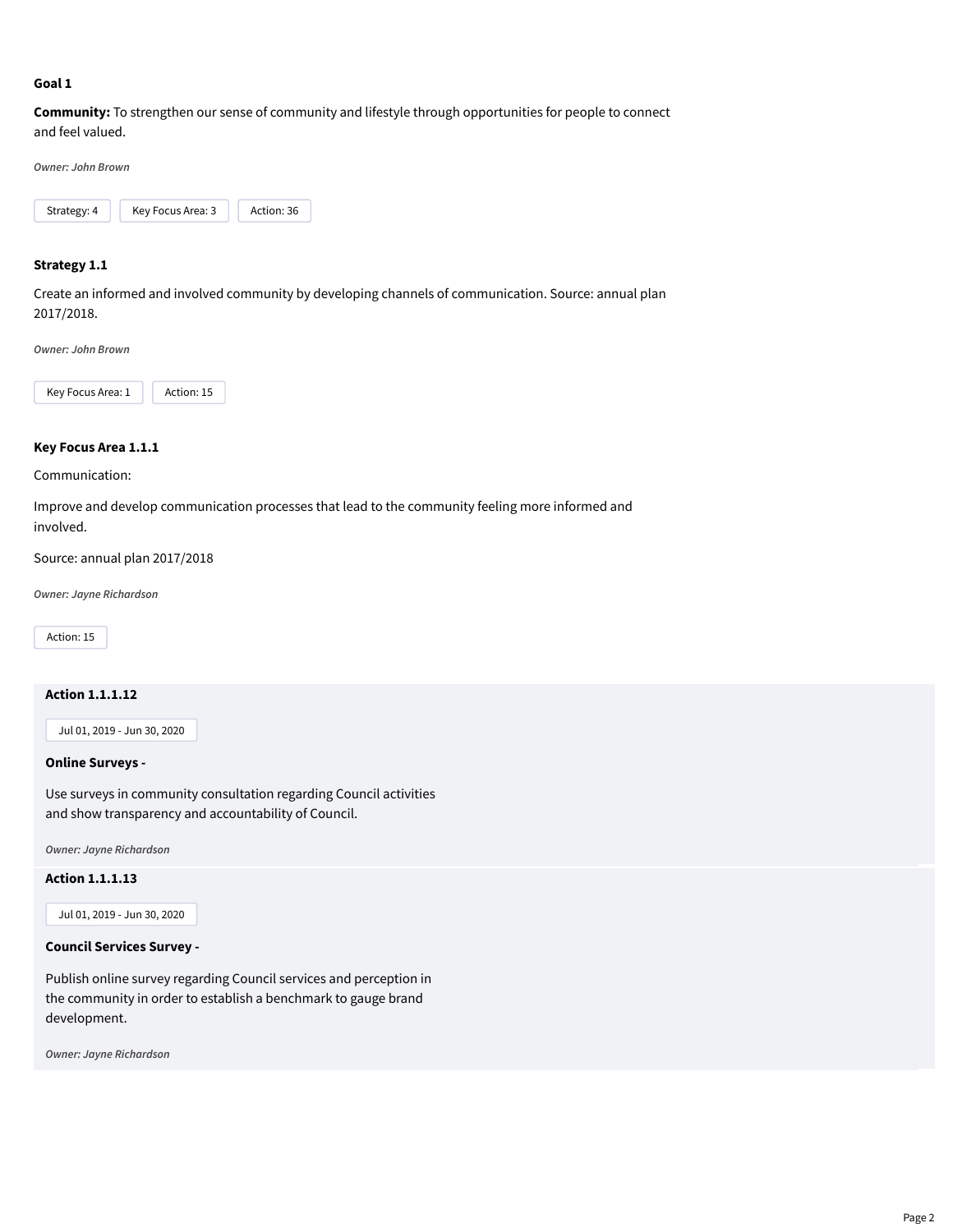# **Action 1.1.1.14**

Jul 01, 2019 - Jun 30, 2020

#### **Plain English Communication -**

Develop a 'Plain English' approach to Council communications in line with the new Communication Guide.

*Owner: Jayne Richardson*

#### **Action 1.1.1.15**

Jul 01, 2019 - Jun 30, 2020

#### **Communication Activities -**

Examine opportunities to implement new communication activities or develop existing activities to increase engagement with the community and knowledge of Council activities.

*Owner: Jayne Richardson*

#### **Strategy 1.2**

Build community capacity by creating opportunities for involvement or enjoyment that enable people to share their skills and knowledge.Source: annual plan 2017/2018.

*Owner: Chris Hughes*



#### **Key Focus Area 1.2.1**

Events and Activities:

Create a culture of volunteering and support to enable vibrant and sustainable events, activities and community groups.

*Owner: Chris Hughes*

Action: 12

### **Action 1.2.1.9**

Jul 01, 2019 - Jun 30, 2020

#### **Increasing Volunteers -**

Work with Volunteering Tasmania to engage with our community to increase our volunteer pool.

*Owner: Chris Hughes*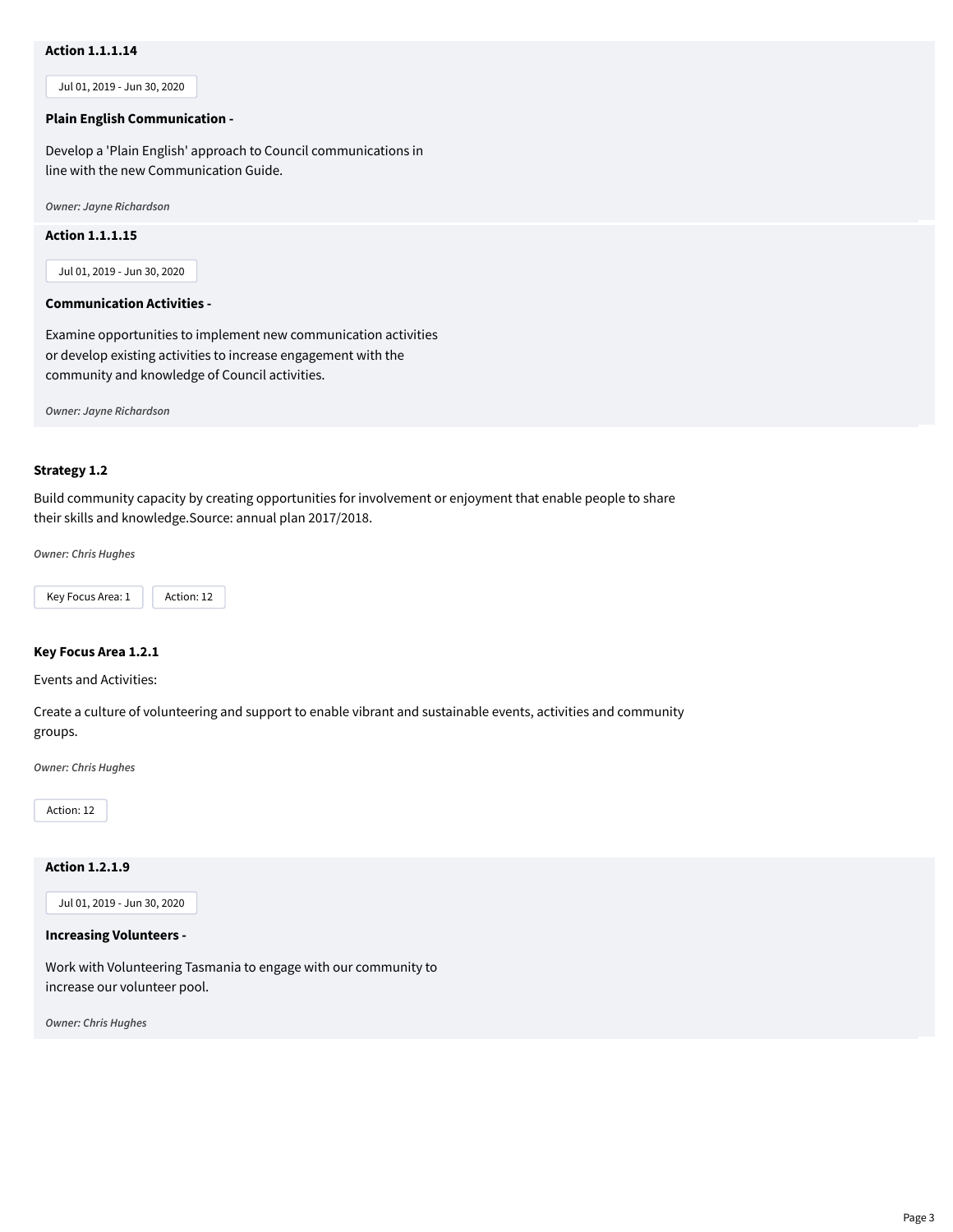# **Action 1.2.1.10**

Jul 01, 2019 - Jun 30, 2020

#### **Event Capacity Building -**

Build the capacity of the community to conduct events.

*Owner: Chris Hughes*

#### **Action 1.2.1.11**

Jul 01, 2019 - Jun 30, 2020

#### **Community Event Support -**

Liaise with local organisations to facilitate community events which are held throughout the year with a focus on encouraging sustainability of these events.

*Owner: Chris Hughes*

**Action 1.2.1.12**

Jul 01, 2019 - Jun 30, 2020

#### **Event Attraction -**

Build connections with external event holders to encourage them to host events in our municipality resulting in one (1) new event.

*Owner: Chris Hughes*

#### **Strategy 1.3**

Foster and support leadership within the community to share the responsibility for securing the future we desire.Source: annual plan 2017/2018.

*Owner: Chris Hughes*



#### **Key Focus Area 1.3.1**

Community and Council Collaboration:

Work within a community engagement framework which defines the relationship between the community and Council in decision making and project delivery. Source: annual plan 2017/2018.

*Owner: Chris Hughes*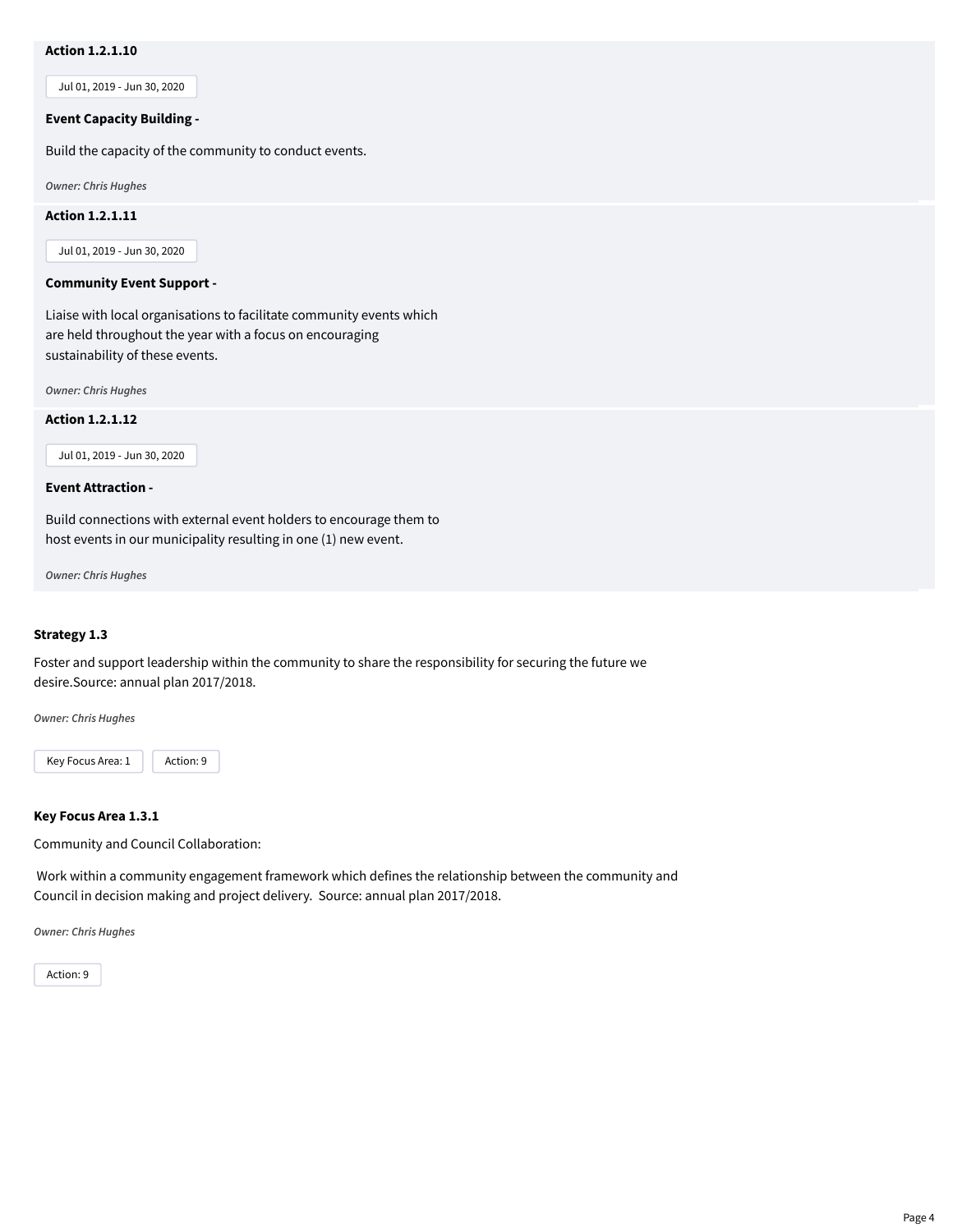# **Action 1.3.1.6**

Jul 01, 2019 - Dec 31, 2019

#### **Community Engagement Framework -**

Complete the development of a Community Engagement Framework for consideration and adoption by Council.

*Owner: Jayne Richardson*

#### **Action 1.3.1.7**

Jul 01, 2019 - Jun 30, 2020

#### **Framework Integration -**

Commence the implementation of the Community Engagement Framework in Council activities.

*Owner: Chris Hughes*

#### **Action 1.3.1.8**

Jul 01, 2019 - Jun 30, 2020

#### **Local Township Plans -**

Work with the community to ensure the identified activities in the Township Plans are addressed.

*Owner: Chris Hughes*

#### **Action 1.3.1.9**

Jul 01, 2019 - Dec 31, 2019

#### **Arts & Cultural Strategy -**

Review the Strategy to reflect changes in community group activity levels.

*Owner: Chris Hughes*

#### **Goal 2**

**Economy:** To foster innovation and develop vibrant and growing local economies, which offer opportunities for employment and development of businesses across a range of industry sectors.

*Owner: John Brown*



# **Strategy 2.1**

Develop and highlight opportunities which exist and can be realized in a manner that respects the natural environment and lifestyle of the BOD area

Report Linkage MMP I.01

*Owner: John Brown*

Key Focus Area: 2 | Action: 33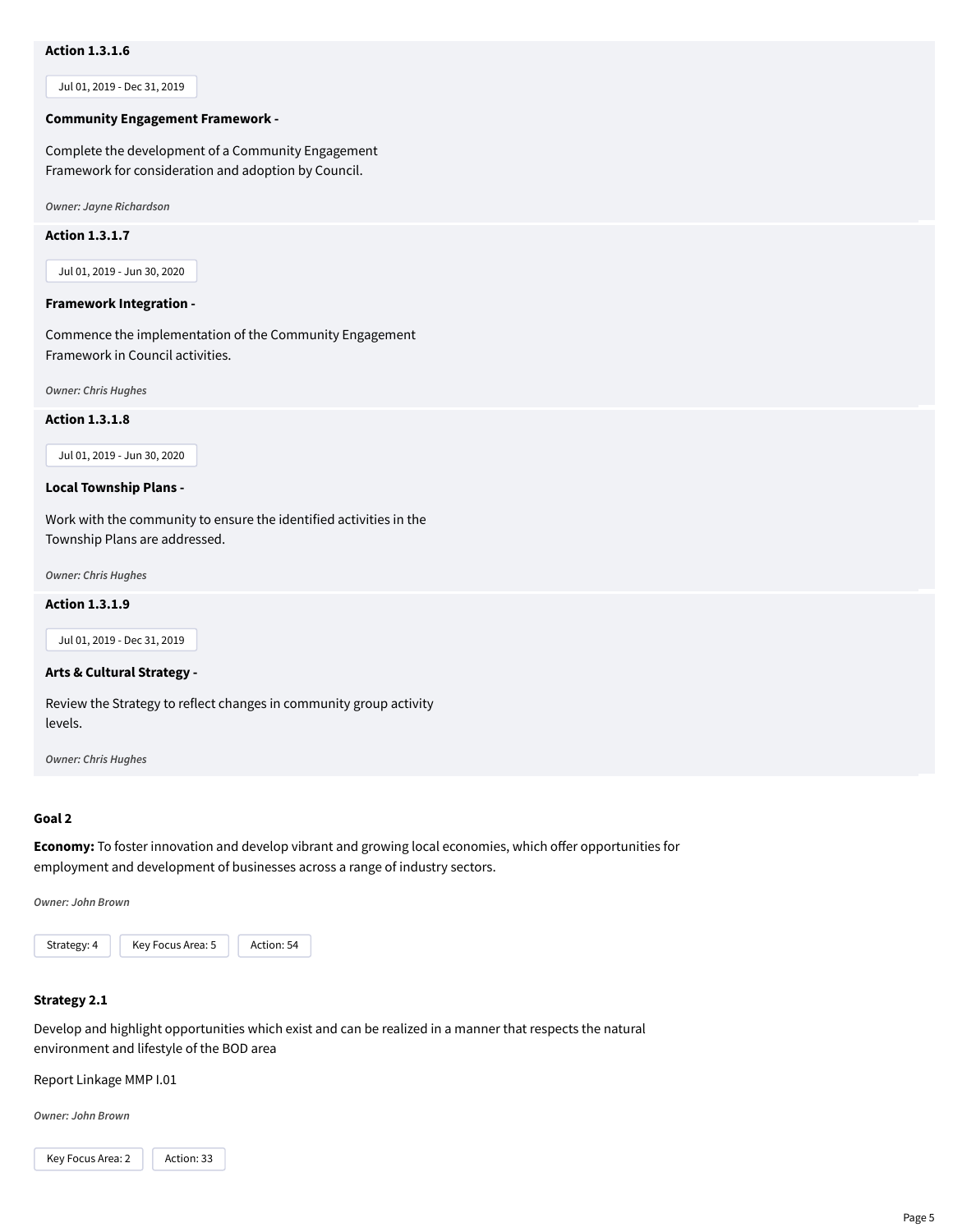# **Key Focus Area 2.1.1**

Opportunities:

Prepare and maintain an economic prospectus which details opportunities; infrastructure and land availability; and local resources.

*Owner: Tim Gowans*

Action: 16

# **Action 2.1.1.8**

Jul 01, 2019 - Jun 30, 2020

# **Economic Prospectus -**

Promote availability of economic prospectus and update to maintain relevance.

*Owner: Tim Gowans*

#### **Action 2.1.1.9**

Jul 01, 2019 - Jun 30, 2020

#### **Irrigation Projects -**

Support the investigations by Tas Irrigation of infrastructure servicing the eastern end of the Fingal Valley.

*Owner: Tim Gowans*

# **Action 2.1.1.10**

Jul 01, 2019 - Dec 31, 2019

# **Agriculture Opportunities -**

Research and examine potential opportunities to develop agriculture and horticulture within the Break O'Day Council area with particular focus on the Fingal Valley.

*Owner: Tim Gowans*

**Action 2.1.1.11**

Jul 01, 2019 - Aug 31, 2019

#### **MTB Business Tool Kit -**

Develop a 'Mini Prospectus' or Business Tool Kit to address business interest arising from the MTB Project.

*Owner: Jayne Richardson*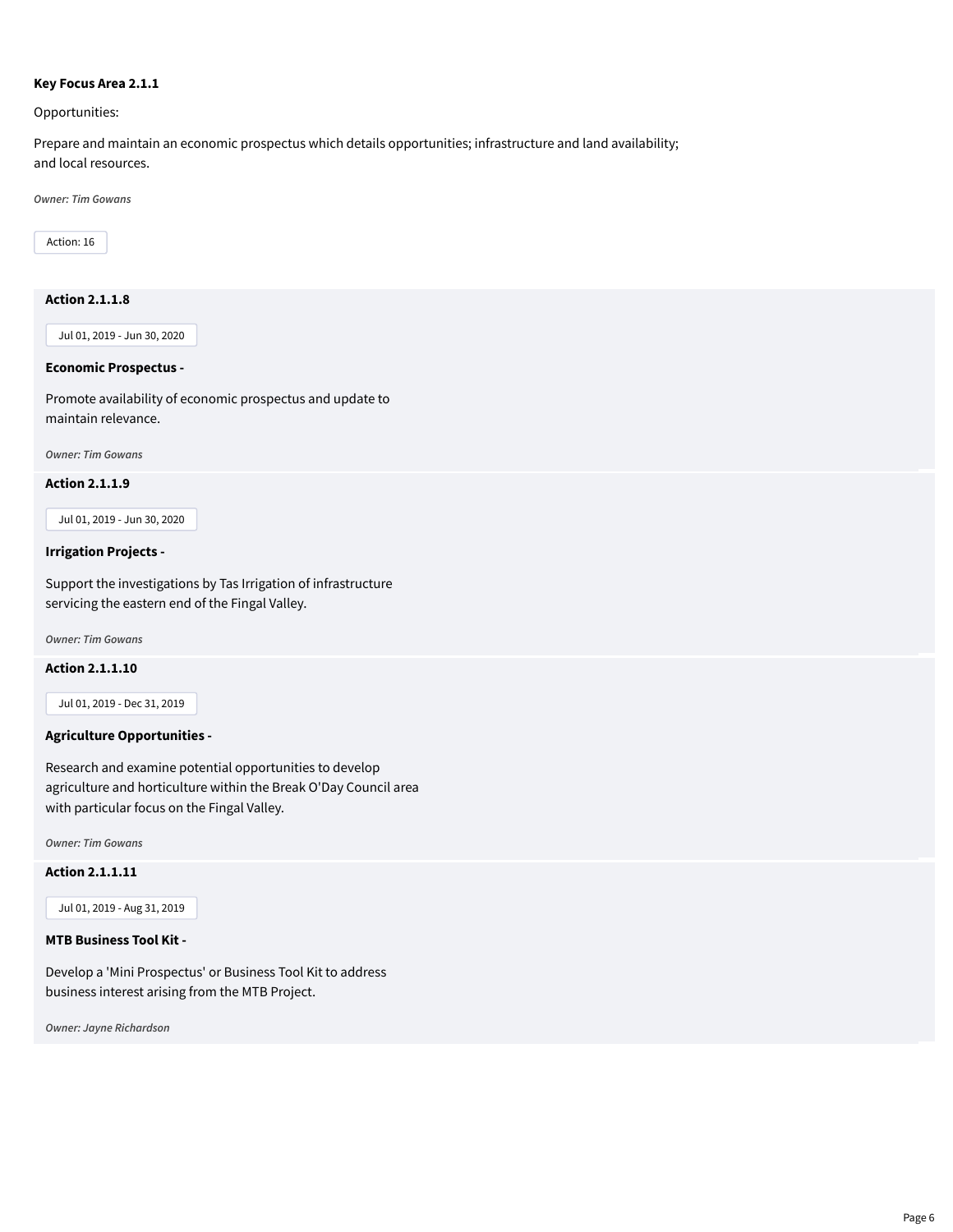# **Action 2.1.1.12**

Jul 01, 2019 - Jun 30, 2020

# **Population Strategy -**

Participate in regional approach to addressing the population decline of the Break O'Day area.

*Owner: John Brown*

#### **Action 2.1.1.13**

Jul 01, 2019 - Sep 30, 2019

# **Growing the Population -**

Review the Break O'Day Economic Development Strategy and develop an approach for consideration by Council and subsequent implementation.

*Owner: Tim Gowans*

#### **Action 2.1.1.14**

Jul 01, 2019 - Mar 31, 2020

#### **Aged Housing -**

Investigate the demand for Independent Living Units and explore the possibility of attracting a development(s) to the area.

*Owner: Tim Gowans*

#### **Action 2.1.1.15**

Jul 01, 2019 - Sep 30, 2019

# **Public Housing -**

Lobby the State Government and housing providers to build new public housing to replace the houses which have been sold to private buyers.

*Owner: John Brown*

#### **Action 2.1.1.16**

Jul 01, 2019 - Sep 30, 2019

#### **Housing -**

Review and report to Council on how Council might encourage new housing to be made available for the private rental market.

*Owner: Tim Gowans*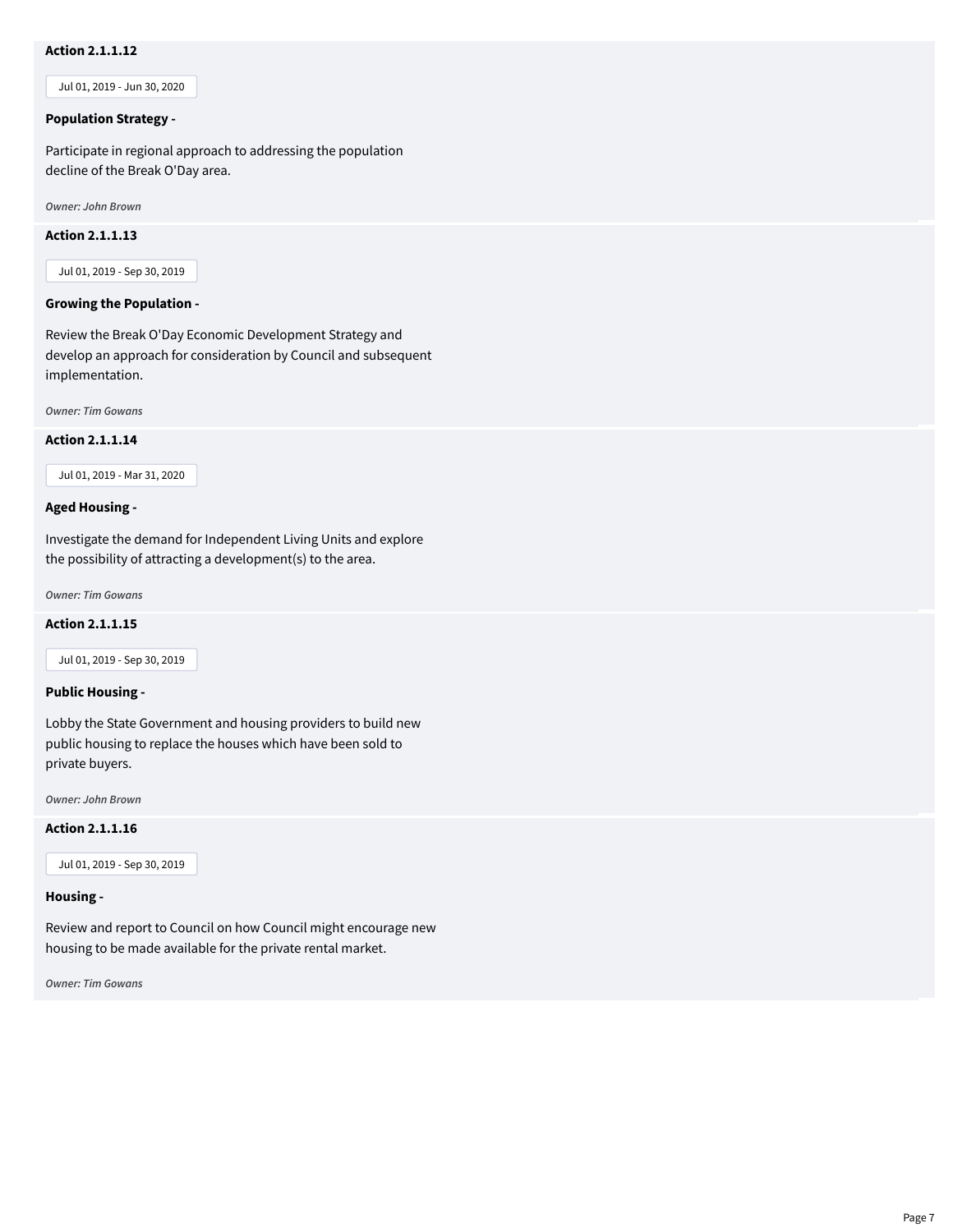#### **Key Focus Area 2.1.2**

Tourism:

Broadening, lengthening and improving the visitor experience through development of attractions and activities; promotion and signage; and great customer service.

*Owner: John Brown*

Action: 17

# **Action 2.1.2.10**

Jul 01, 2019 - Dec 31, 2019

# **Visitor Information Provision -**

Work with East Coast Tourism to strategically review the provision of visitor information services on the East Coast.

*Owner: Jayne Richardson*

#### **Action 2.1.2.11**

Jul 01, 2019 - Jun 30, 2020

#### **Bay of Fires Master Plan -**

Liaise with the State Government and other stakeholders to develop a Master Plan for the Bay of Fires area.

*Owner: Chris Hughes*

# **Action 2.1.2.12**

Jul 01, 2019 - Jun 30, 2020

# **Visitor Information Sites -**

Review Tourism signage at 'mushrooms' and design new information with updated images where required.

*Owner: Jayne Richardson*

# **Action 2.1.2.13**

Jul 01, 2019 - Jun 30, 2020

#### **Fingal Valley Tourism -**

Support Fingal Valley community groups to undertake tourism activities and projects.

*Owner: Chris Hughes*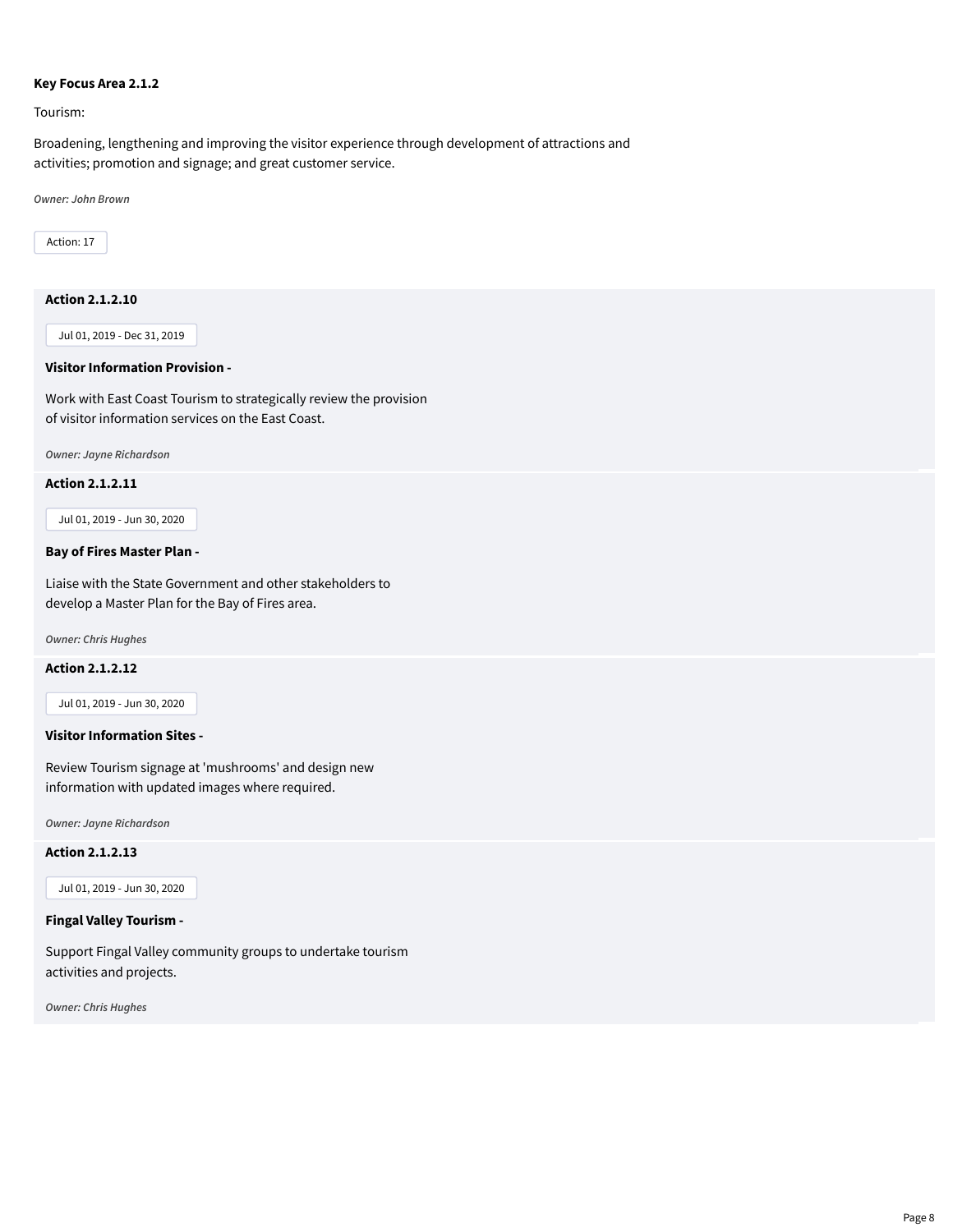# **Action 2.1.2.14**

Jul 01, 2019 - Jun 30, 2020

#### **St Helens Destination Action Plan (DAP) -**

Support the business community to finalise and implement a Destination Action Plan (DAP) for St Helens.

*Owner: Jayne Richardson*

#### **Action 2.1.2.15**

Jul 01, 2019 - Dec 31, 2019

# **Break O'Day Visitor APP -**

Examine the validity and develop business case for funding of an APP.

*Owner: Jayne Richardson*

#### **Action 2.1.2.16**

Jul 01, 2019 - Sep 30, 2019

#### **Tourism Reliance -**

Develop a greater community understanding of the importance of Tourism to the local economy.

*Owner: Jayne Richardson*

#### **Action 2.1.2.17**

Jul 01, 2019 - Jun 30, 2020

# **T21 Review -**

Participate in the Review of the T21 Strategy being undertaken by the State Government.

*Owner: John Brown*

#### **Strategy 2.2**

Provision of relevant training and skills development programs to create a workforce for the future that meets the changing needs of business.

Report Linkage MMP I.01

*Owner: John Brown*



# **Key Focus Area 2.2.1**

Employment:

Create a variety of jobs that will reduce the seasonality of the local economy and provide ample opportunities for youth to remain in the area.

*Owner: Tim Gowans*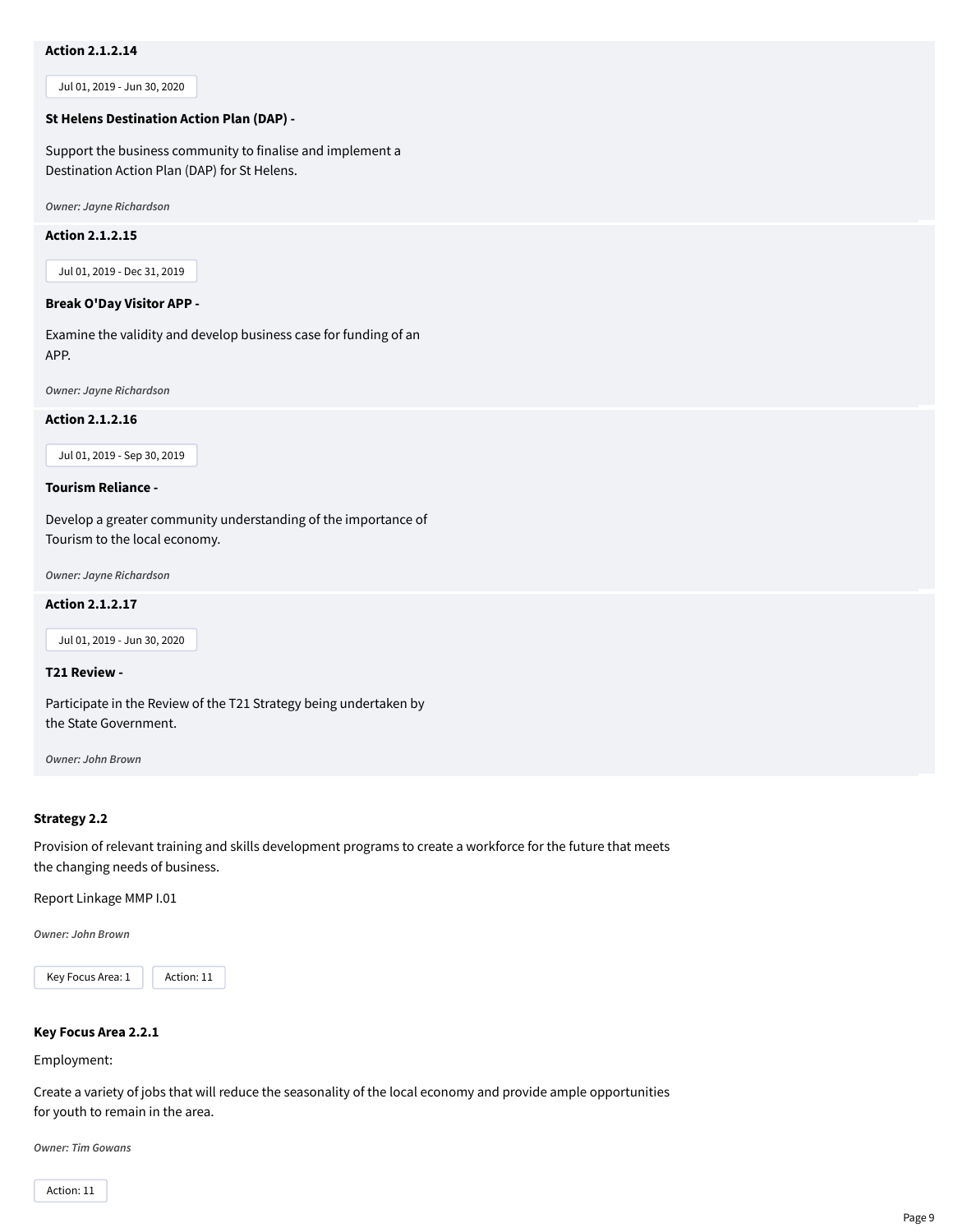# **Action 2.2.1.8**

Jul 01, 2019 - Jun 30, 2020

#### **Economic Development Assistance -**

Provide direct support for new and existing businesses wishing to establish or expand activities.

*Owner: Tim Gowans*

#### **Action 2.2.1.9**

Jul 01, 2019 - Jun 30, 2020

# **Business Enterprise Centre (BEC) -**

Support the activities of the BEC with a focus on business start ups and expansion of existing businesses.

*Owner: Tim Gowans*

**Action 2.2.1.10**

Jul 01, 2019 - Jun 30, 2020

#### **Business Opportunities -**

Research and examine business opportunities that could create jobs in Break O'Day.

*Owner: Tim Gowans*

#### **Action 2.2.1.11**

Jul 01, 2019 - Jun 30, 2020

#### **Business Community Leadership -**

Support the development of strong leadership in the community to facilitate overall development and growth.

*Owner: Tim Gowans*

#### **Strategy 2.4**

Support and encourage innovation and growth in the economy through local leadership; infrastructure provision; support services and customer focused service delivery.

Report Linkage MMP I.01

*Owner: John Brown*



#### **Key Focus Area 2.4.1**

Support:

Integrate and simplify processes and services to facilitate the development and growth of businesses.

*Owner: David Jolly*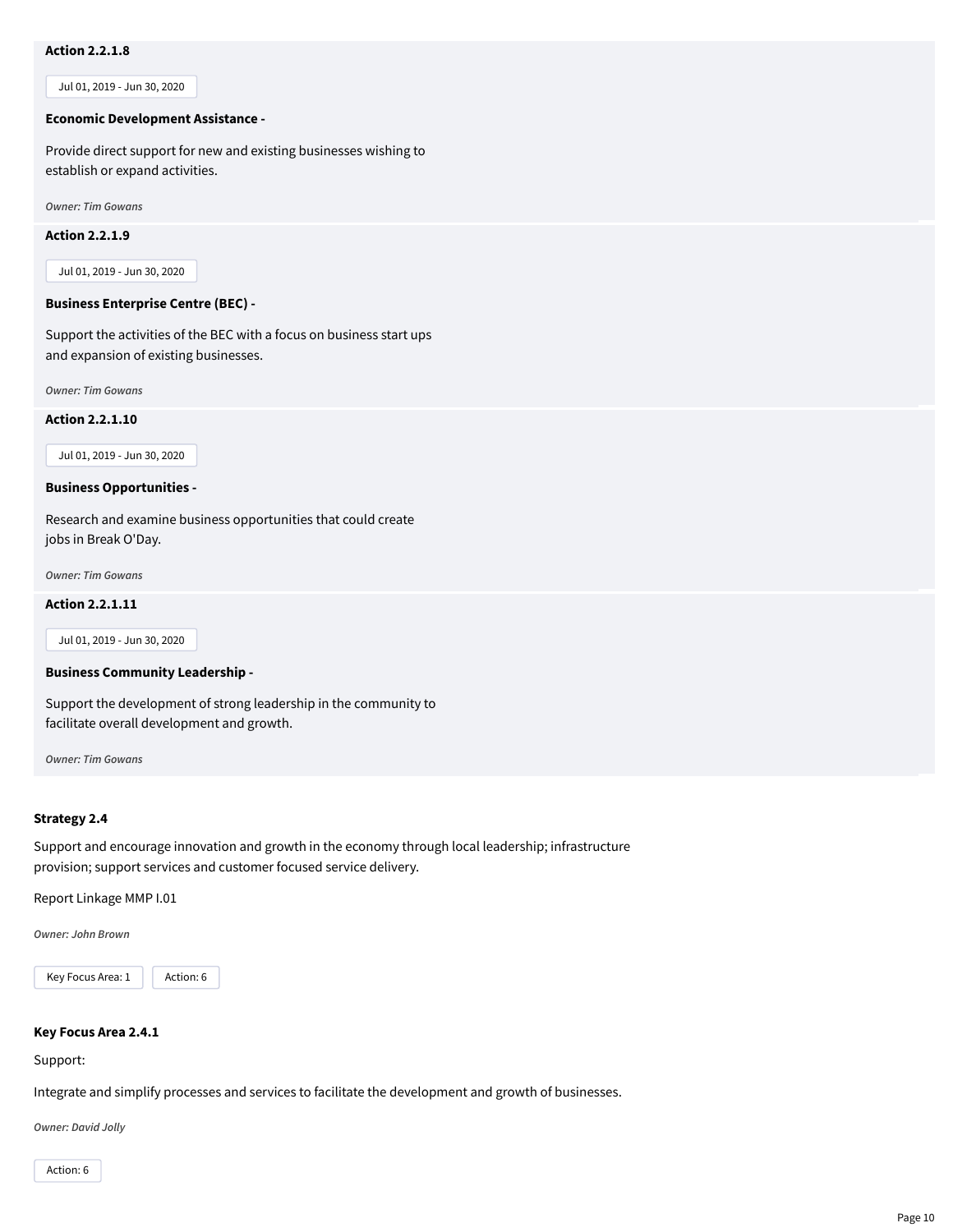# **Action 2.4.1.6**

Jul 01, 2019 - Jun 30, 2020

#### **I-Plan -**

Participate with the State Government I-PLAN technology to enable online development query and online submission of development applications. Result, simplified Council processes and integration with I-PLAN.

*Owner: David Jolly*

# **Goal 3**

**Environment:** To balance our use of the natural environment to ensure that it is available for future generations to enjoy as we do.

*Owner: John Brown*



#### **Strategy 3.1**

Ensure the necessary regulations and information is in place to enable appropriate use and address inappropriate actions.

Report Linkage MMP L.01

*Owner: David Jolly*



#### **Key Focus Area 3.1.1**

Appropriate Development:

Encourage sensible and sustainable development through sound land use planning, building and design.

*Owner: Geraldine O'Connor*

Action: 15

# **Action 3.1.1.12**

Jul 01, 2019 - Sep 30, 2019

#### **Local Provisions Schedule (LPS) -**

Complete and submit LPS to the Tasmanian Planning Commission.

*Owner: Geraldine O'Connor*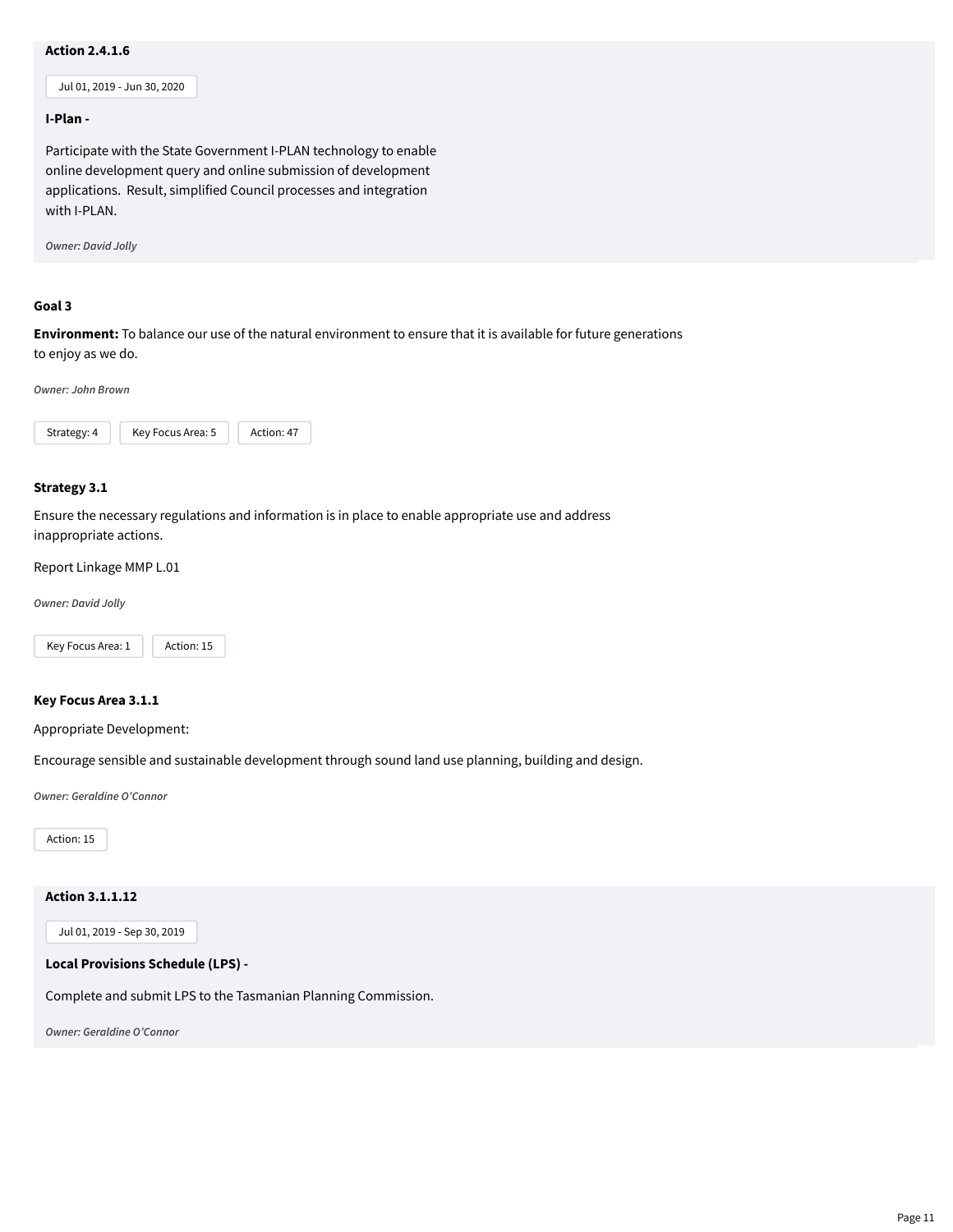# **Action 3.1.1.13**

Jul 01, 2019 - Dec 31, 2019

#### **Tree Guide -**

Develop a guide for the municipality to inform street tree establishment and management.

*Owner: Polly Buchhorn*

#### **Action 3.1.1.14**

Jul 01, 2019 - Sep 30, 2019

#### **Communication -**

Increase communication with local real estate agents to build understanding of the critical changes in land use planning.

*Owner: Geraldine O'Connor*

# **Action 3.1.1.15**

Jul 01, 2019 - Dec 31, 2019

#### **Industrial Land -**

Develop land use strategy to address immediate and longer term industrial land requirements in the St Helens area.

*Owner: Geraldine O'Connor*

# **Strategy 3.2**

Increase the community's awareness of the natural environment, the pressures it faces and actions we can take to sustain it and what it provides.

*Owner: David Jolly*

Key Focus Area: 1 | Action: 9

#### **Key Focus Area 3.2.1**

Enjoying our Environment:

Provide opportunities to access and learn more about our environment and the ways it can be enjoyed in a sustainable manner.

*Owner: Polly Buchhorn*

Action: 9

Page 12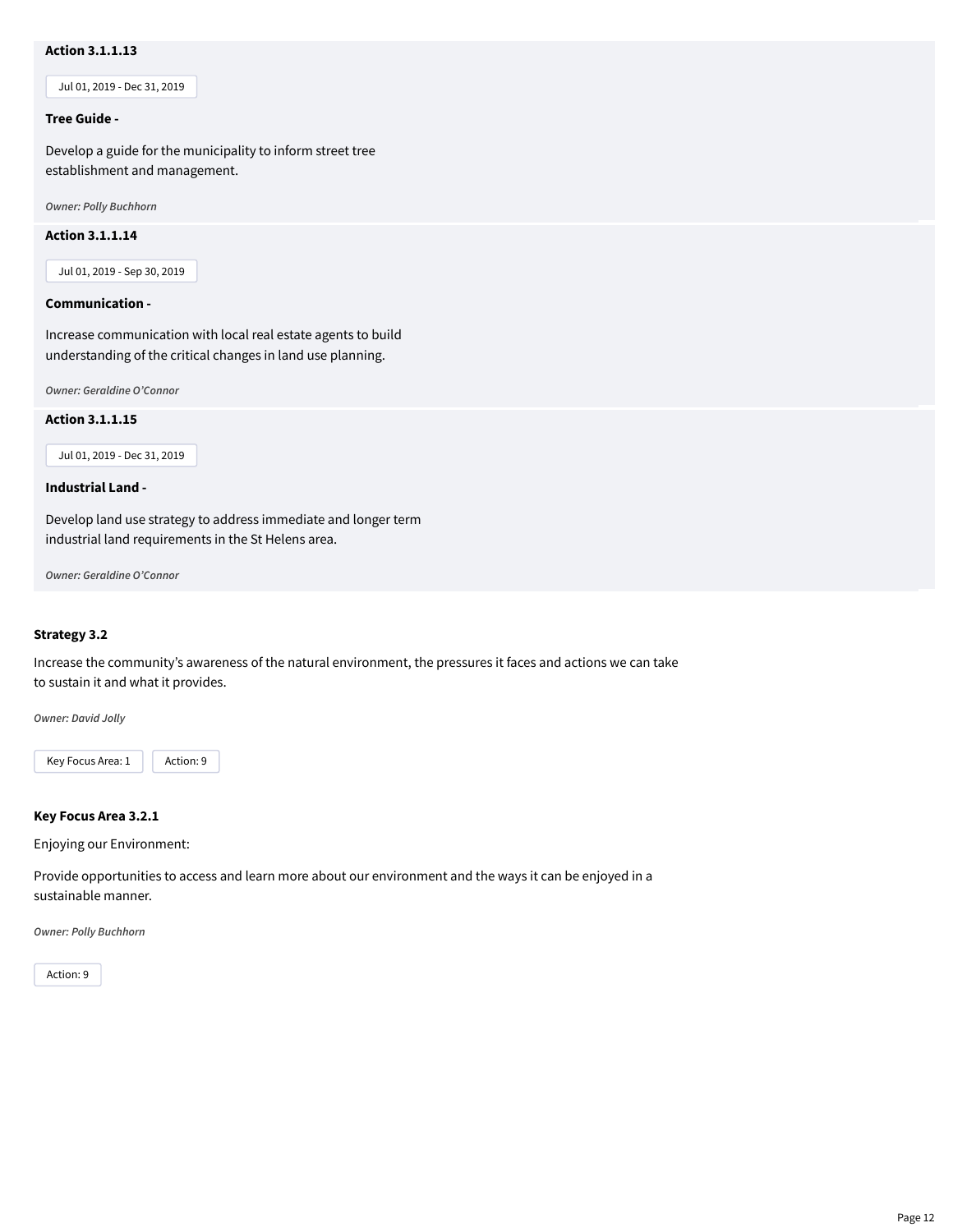# **Action 3.2.1.7**

Jul 01, 2019 - Jun 30, 2020

#### **Community Activation -**

Produce and provide information, publications and resources on natural resource management and support activities that foster a positive relationship with the environment.

*Owner: Polly Buchhorn*

# **Action 3.2.1.8**

Jul 01, 2019 - Jun 30, 2020

#### **Recognition Program -**

Recognise significant contributions to the environment and natural resource management with targeted awards, grant programs or events.

*Owner: Polly Buchhorn*

**Action 3.2.1.9**

Jul 01, 2019 - Jun 30, 2020

#### **Waste Reduction -**

Undertake community education and activities focused on waste reduction and minimisation.

*Owner: Jayne Richardson*

# **Strategy 3.3**

Undertake and support activities which restore, protect and access the natural environment which enables us to care for, celebrate and enjoy it.

*Owner: David Jolly*



#### **Key Focus Area 3.3.1**

Land Management:

Develop the financial and human resources to undertake projects and activities which address environmental issues such as weeds and land degradation.

*Owner: Polly Buchhorn*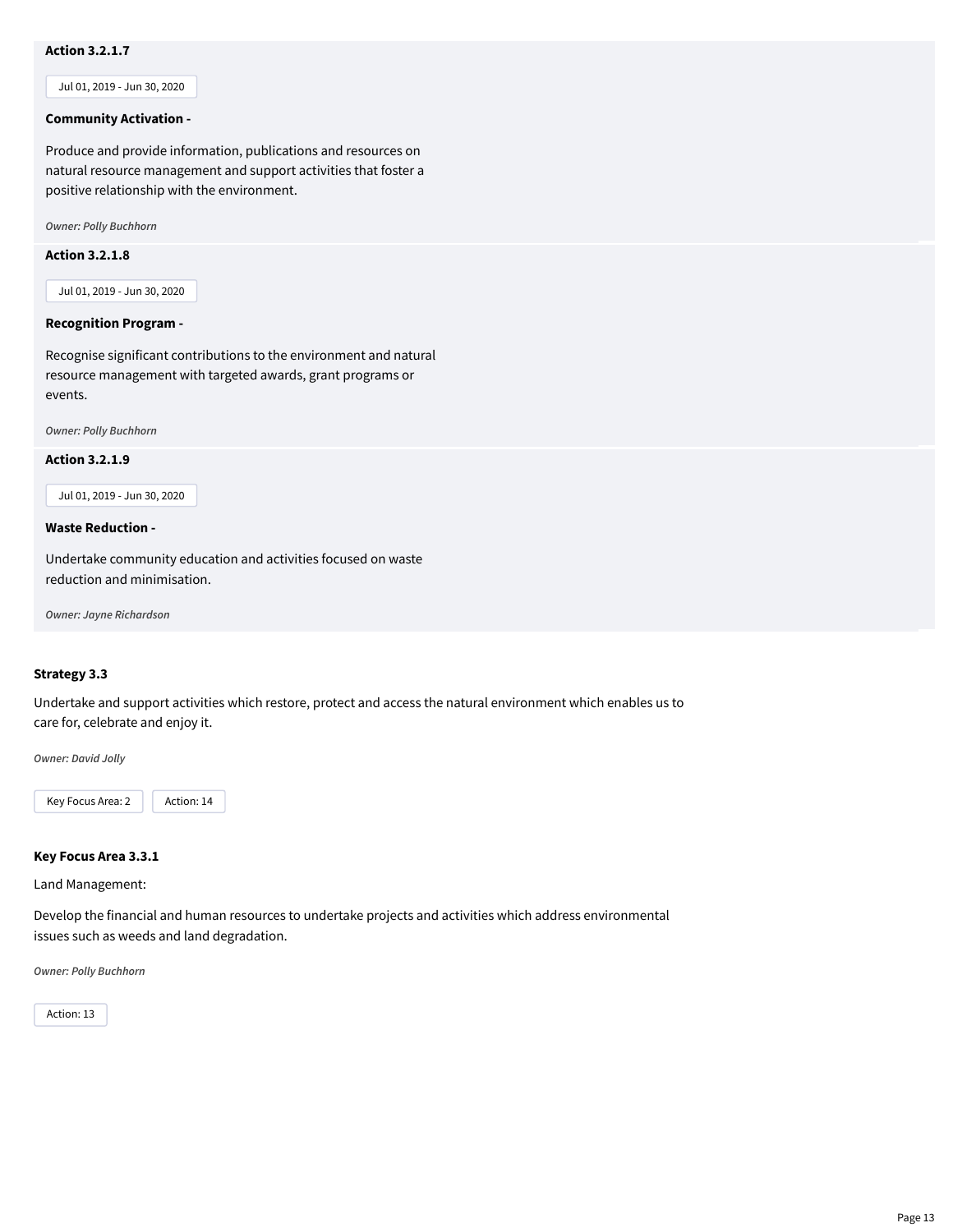# **Action 3.3.1.9**

Jul 01, 2019 - Jun 30, 2020

#### **Land Management Activities -**

Secure financial and human resources for projects to rehabilitate degraded land and sustain soil productivity.

*Owner: Polly Buchhorn*

#### **Action 3.3.1.10**

Jul 01, 2019 - Jun 30, 2020

#### **Activity and Condition Review -**

Investigate soil and water management performance by works and land development projects to identify planning and management improvements.

*Owner: Polly Buchhorn*

#### **Action 3.3.1.11**

Jul 01, 2019 - Dec 31, 2019

#### **Weed Plan -**

Update Weed Plan with community consultation.

*Owner: Polly Buchhorn*

#### **Action 3.3.1.12**

Jul 01, 2019 - Jun 30, 2020

# **Best Practice Activities -**

Facilitate weed, pest and disease hygiene protocols and best practice in Council operations and promote benefits in industry.

*Owner: Polly Buchhorn*

**Action 3.3.1.13**

Jul 01, 2019 - Jun 30, 2020

#### **Dog Management Policy -**

Implement revised Dog Management Policy - signage, education, compliance and new dog exercise facilities.

*Owner: Polly Buchhorn*

#### **Strategy 3.4**

Recognise and alleviate the issues and risks to the environment from our use and the risk to us from a changing environment (for example flood and fire).

Report Linkage MMP I.02; M.04

*Owner: David Jolly*

Key Focus Area: 1 | Action: 9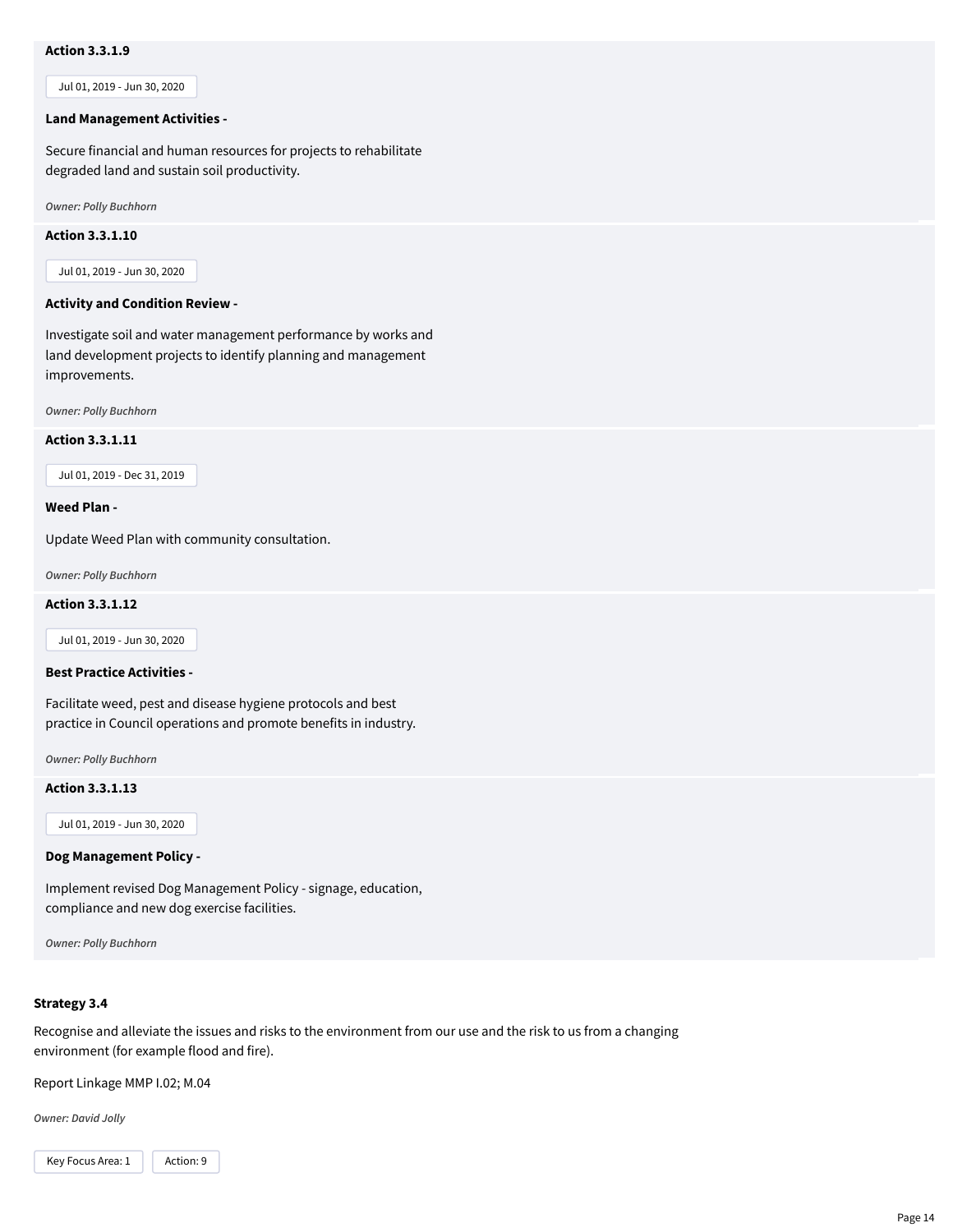#### **Key Focus Area 3.4.1**

Water:

Develop and implement strategies and activities to reduce the risk of flooding, inundation and erosion within our rivers, estuaries and coastal areas.

*Owner: Polly Buchhorn*

Action: 9

# **Action 3.4.1.6**

Jul 01, 2019 - Dec 31, 2019

#### **George River Catchment -**

Review issues and their management status in the George River catchment and bay system to identify catchment and water quality priorities.

*Owner: Polly Buchhorn*

# **Action 3.4.1.7**

Jul 01, 2019 - Jun 30, 2020

#### **Boat Sewage -**

Address dumping of boat sewage in Georges Bay by working with the boating community and authorities on use of the wharf sewage pump-out station.

*Owner: Polly Buchhorn*

#### **Action 3.4.1.8**

Jul 01, 2019 - Jun 30, 2020

#### **St Marys Flood Mitigation -**

Support implementation of Plan priorities - flood mitigation work, warning system and other strategies.

*Owner: Polly Buchhorn*

**Action 3.4.1.9**

Jul 01, 2019 - Jun 30, 2020

#### **Lower George Riverworks Trust -**

Support and work with the Trust to implement and secure funding for a works action plan for managing flooding issues.

*Owner: Polly Buchhorn*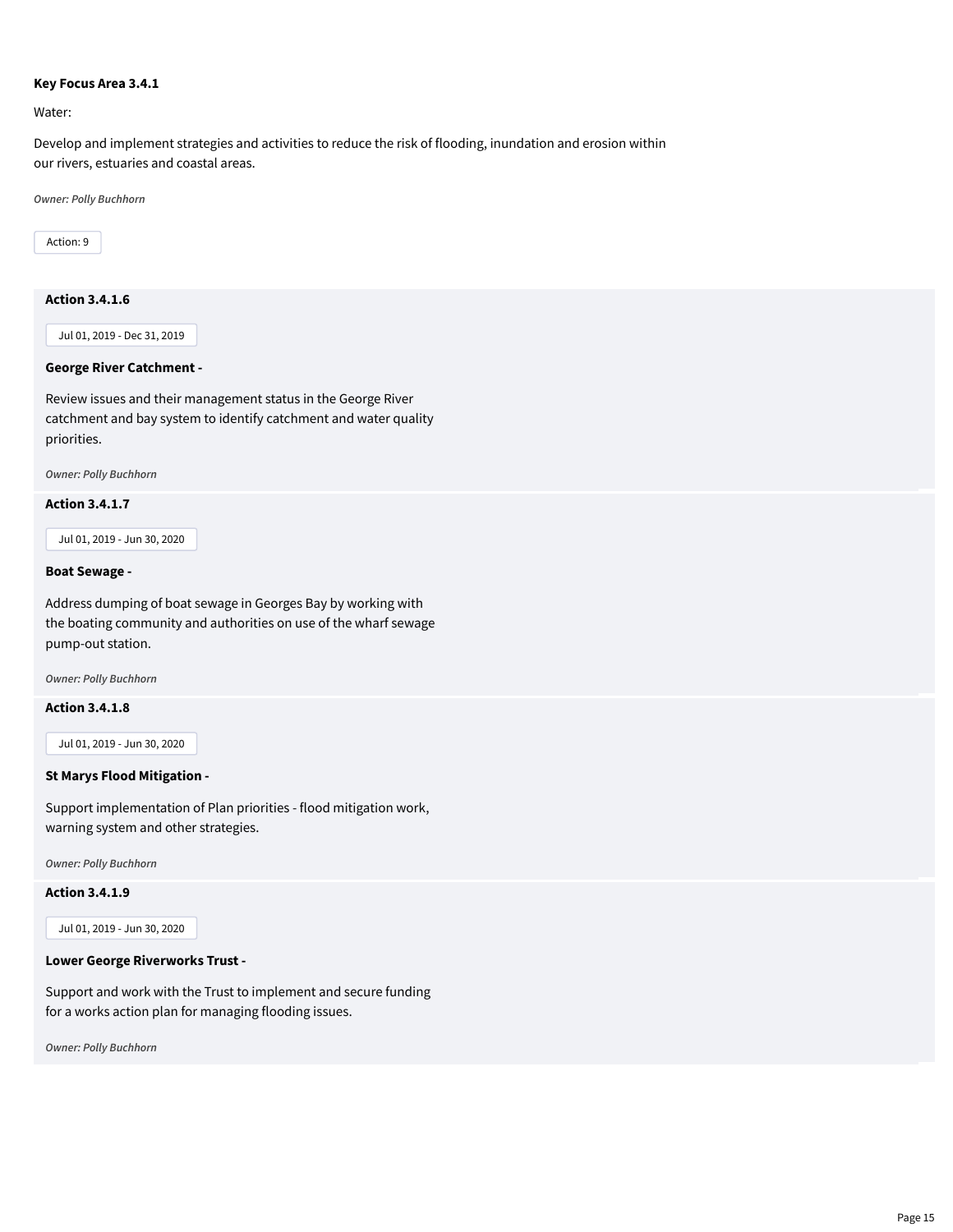### **Goal 4**

**Infrastructure:** To provide quality infrastructure which enhances the live ability and viability of our communities for residents and visitors.

*Owner: John Brown*



#### **Strategy 4.1**

Be proactive infrastructure managers by anticipating and responding to the growing and changing needs of the community and the area.

Report Linkage MMP R.01; M.03;

*Owner: David Jolly*



# **Key Focus Area 4.1.1**

#### Community Facilities:

Provide community facilities that encourage participation and supports the lifestyle of residents and growing visitor numbers

*Owner: David Jolly*

Action: 8

### **Action 4.1.1.8**

Jul 01, 2019 - Jun 30, 2020

#### **Old Tasmanian Hotel -**

Commence external and internal upgrades to Old Tasmanian Hotel in accordance with grant funding.

*Owner: Jake Ihnen*

#### **Strategy 4.2**

Work with stakeholders to ensure the community can access the infrastructure necessary to maintain their lifestyle.

Report Linkage MMP M.01

*Owner: David Jolly*

Key Focus Area: 2 | Action: 15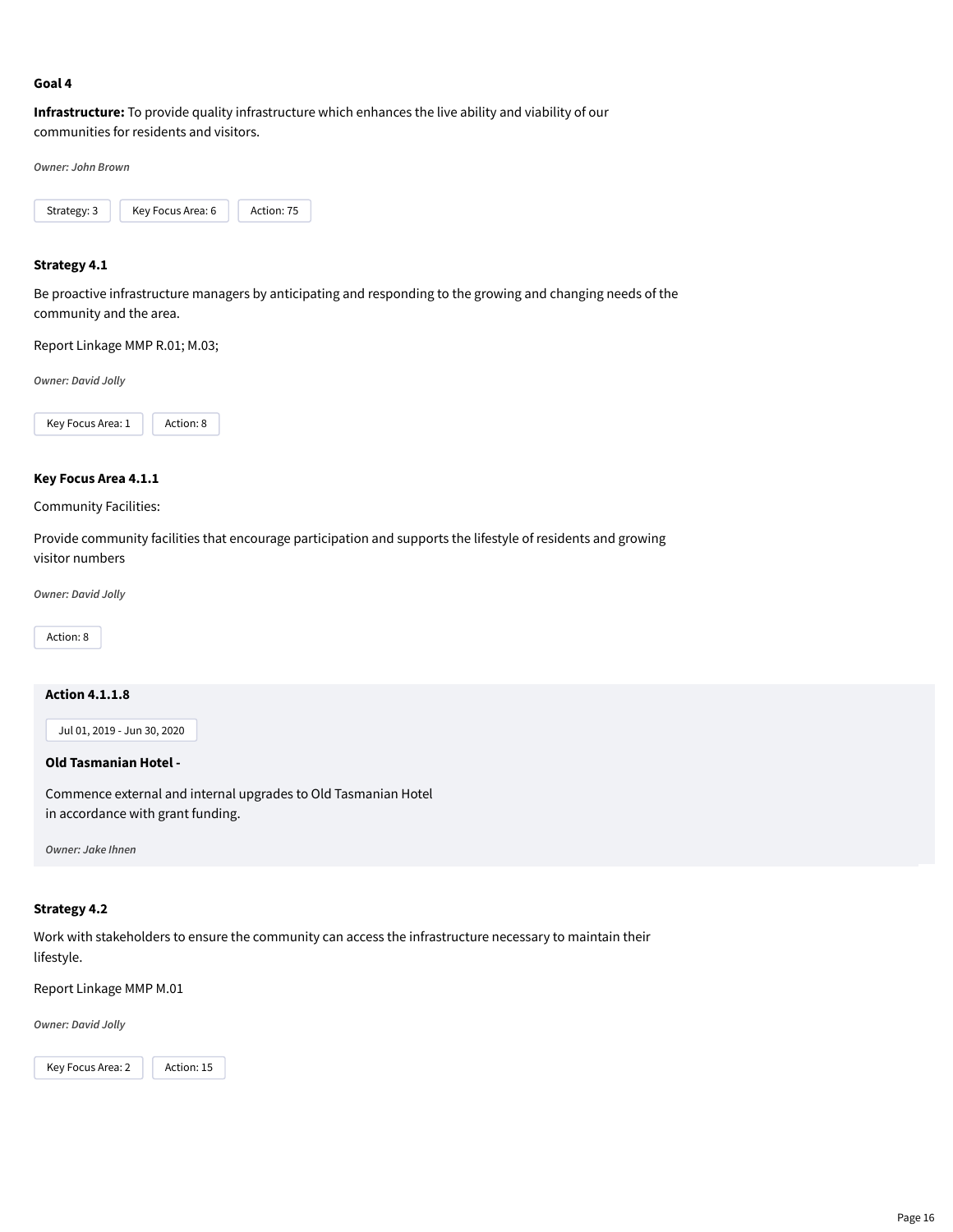#### **Key Focus Area 4.2.1**

Towns:

Create townships that are vibrant and welcoming through improvements to infrastructure such as streetscapes, parking, safety and signage.

*Owner: David Jolly*

Action: 13

# **Action 4.2.1.13**

Jul 01, 2019 - Jun 30, 2020

# **Car Parking Strategy -**

Develop a car parking strategy for St Helens providing a long term plan for off-street parking.

*Owner: David Jolly*

# **Key Focus Area 4.2.2**

Telecommunications:

Ensure residents and visitors can access telecommunication services such as NBN and mobile phone coverage where they are living and visiting.

*Owner: David Jolly*

Action: 2

# **Action 4.2.2.2**

Jul 01, 2019 - Jun 30, 2020

# **Mobile Black Spot -**

Monitor the roll-out of the Australian Government Mobile Black Spot Program and submit applications to service providers for areas across the municipality that require improved mobile phone coverage.

*Owner: David Jolly*

# **Strategy 4.3**

Develop and maintain infrastructure assets in line with affordable long-term strategies.

Report Linkage MMP I.06

*Owner: David Jolly*

Key Focus Area: 3 | Action: 52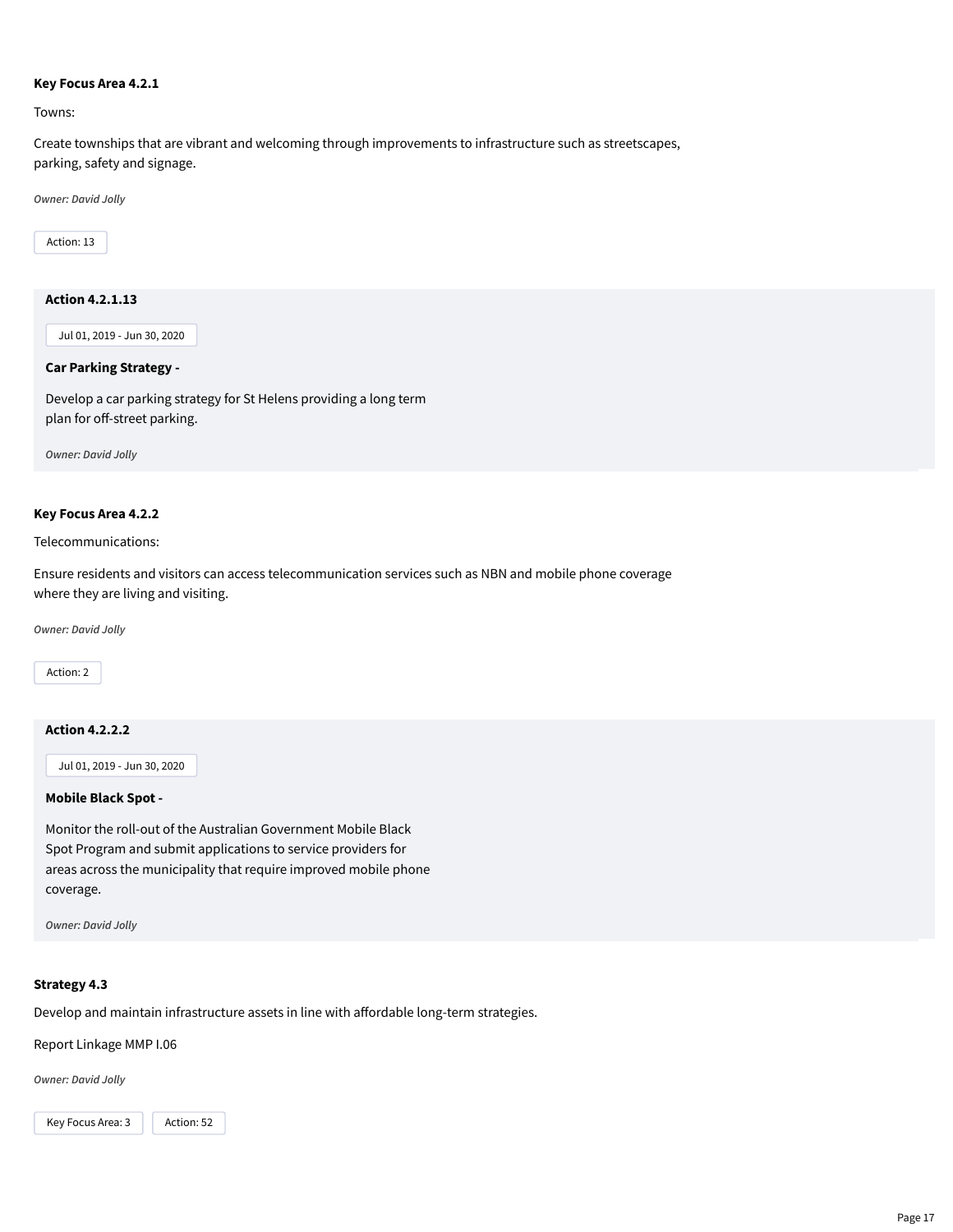#### **Key Focus Area 4.3.1**

Waste Management:

Provide access to services and facilities which support a sustainable lifestyle.

*Owner: David Jolly*

Action: 18

# **Action 4.3.1.15**

Jul 01, 2019 - Jun 30, 2020

#### **Green Waste Recycling -**

Produce weed-free green mulch for sale on a full cost recovery basis at the St Helens Waste Transfer Station.

*Owner: David Jolly*

#### **Action 4.3.1.16**

Jul 01, 2019 - Jun 30, 2020

# **Inert Landfill Resource Recovery -**

Invoke operational changes at the St Helens Waste Transfer Station to enable the separation and recovery of materials for re-use.

*Owner: David Jolly*

#### **Action 4.3.1.17**

Jul 01, 2019 - Jun 30, 2020

#### **Glass Re-use -**

Investigate and verify by Cost Benefit Analysis re-use opportunities for glass collected at Municipal Waste Transfer Stations.

*Owner: David Jolly*

#### **Action 4.3.1.18**

Jul 01, 2019 - Jun 30, 2020

#### **Single Use Plastics -**

Develop a Municipal policy position on Single Use Plastics.

*Owner: David Jolly*

# **Key Focus Area 4.3.2**

Roads and Streets:

Develop a well-maintained road network that recognises the changing demands and requirements of residents and visitors.

*Owner: David Jolly*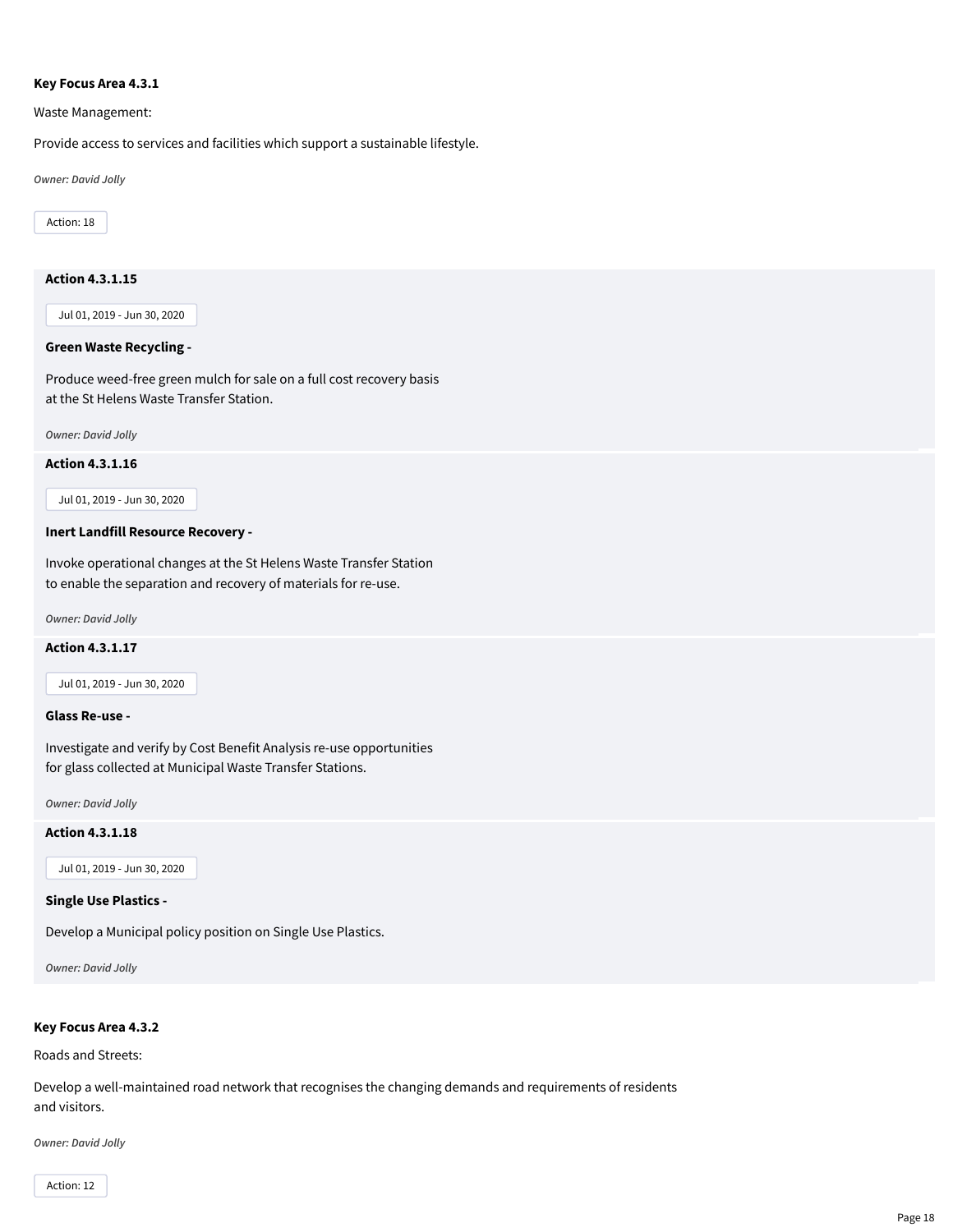# **Action 4.3.2.9**

Jul 01, 2019 - Jun 30, 2020

#### **State Network -**

Pursue upgrades to State Government road infrastructure assets (Esk Main Road and Tasman Highway) to improve safety and reliability - result, network quality.

*Owner: David Jolly*

# **Action 4.3.2.10**

Jul 01, 2019 - Jun 30, 2020

#### **Municipal Road Network -**

Complete transfer of the responsibility of Binalong Bay Road to the State Government.

*Owner: David Jolly*

#### **Action 4.3.2.11**

Jul 01, 2019 - Jun 30, 2020

#### **Strategic Road Plan -**

Update Council's Plan to identify routes of Strategic Importance and Urgency for the purpose of securing future road upgrade funding.

*Owner: David Jolly*

#### **Action 4.3.2.12**

Jul 01, 2019 - Jun 30, 2020

#### **Scamander Wrinklers Entrance -**

Finalise approvals and undertake construction works to enhance the northern entrance of Scamander at Wrinklers Lagoon bridge.

*Owner: David Jolly*

#### **Key Focus Area 4.3.3**

Recreational Facilities:

Support an outdoor, active and healthy lifestyle for residents and visitors through a range of recreational facilities including walking trails, bike trails and other identified infrastructure.

*Owner: Ben Pettman*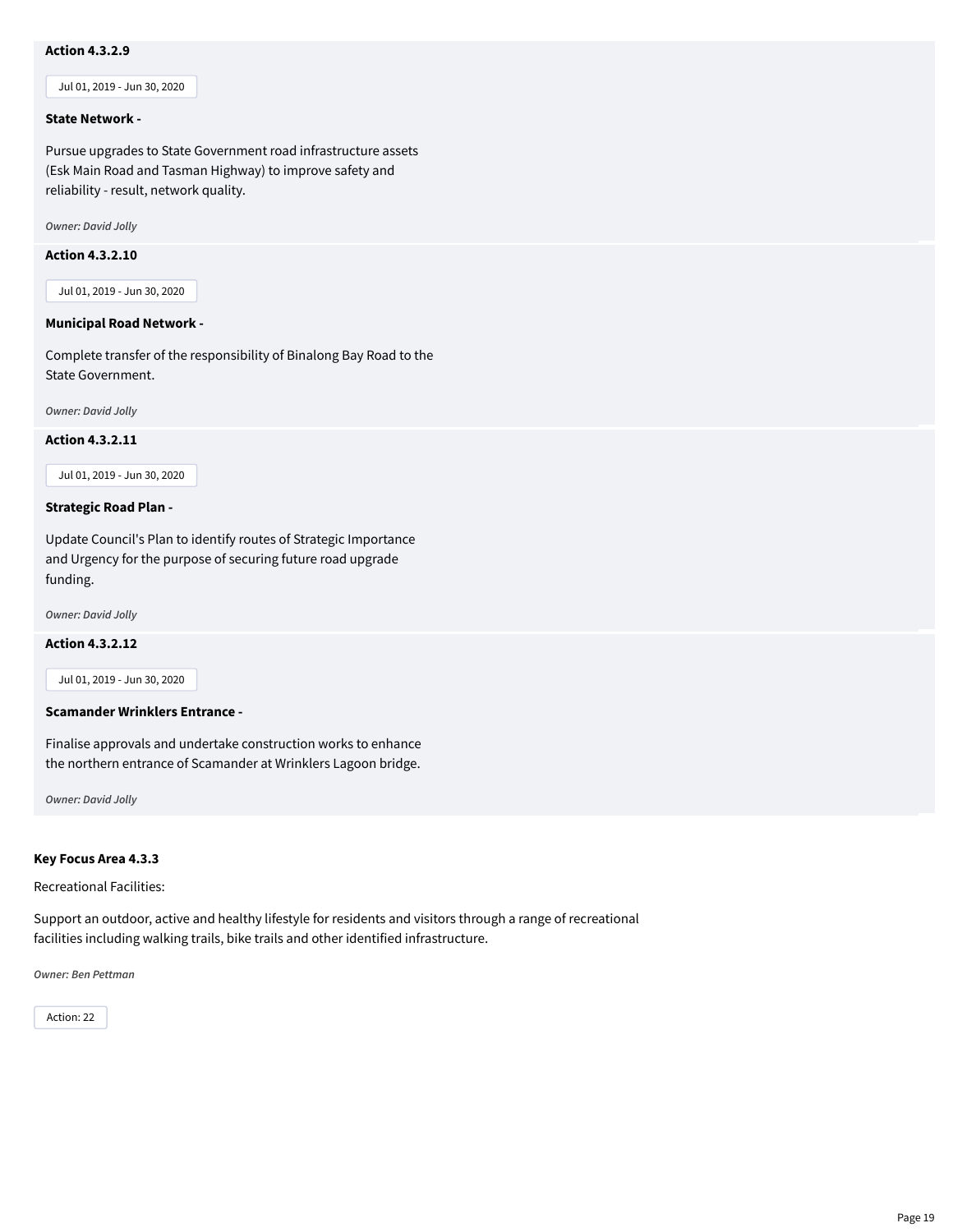# **Action 4.3.3.15**

Jul 01, 2019 - Dec 31, 2019

#### **Short Walks -**

Develop walking trail inventory for short walks.

*Owner: Ben Pettman*

#### **Action 4.3.3.16**

Jul 01, 2019 - Jun 30, 2020

#### **Walking Trails Network -**

Liaise with stakeholders responsible for trails to ensure a coordinated and logical approach to trail upgrading and maintenance for priority trails.

*Owner: Ben Pettman*

**Action 4.3.3.17**

Jul 01, 2019 - Jun 30, 2020

#### **Georges Bay Foreshore Trail -**

Secure approvals and commence construction.

*Owner: Chris Hughes*

# **Action 4.3.3.18**

Jul 01, 2019 - Jun 30, 2020

#### **St Helens to Binalong Bay Link -**

Develop the project to a shovel ready stage and pursue funding.

*Owner: David Jolly*

#### **Action 4.3.3.19**

Jul 01, 2019 - Jun 30, 2020

#### **St Helens MTB Network -**

Complete construction of Network including support infrastructure.

*Owner: Ben Pettman*

# **Action 4.3.3.20**

Jul 01, 2019 - Jun 30, 2020

# **Bay of Fires Trail -**

Complete construction of Poimena to Swimcart trail including support infrastructure.

*Owner: Ben Pettman*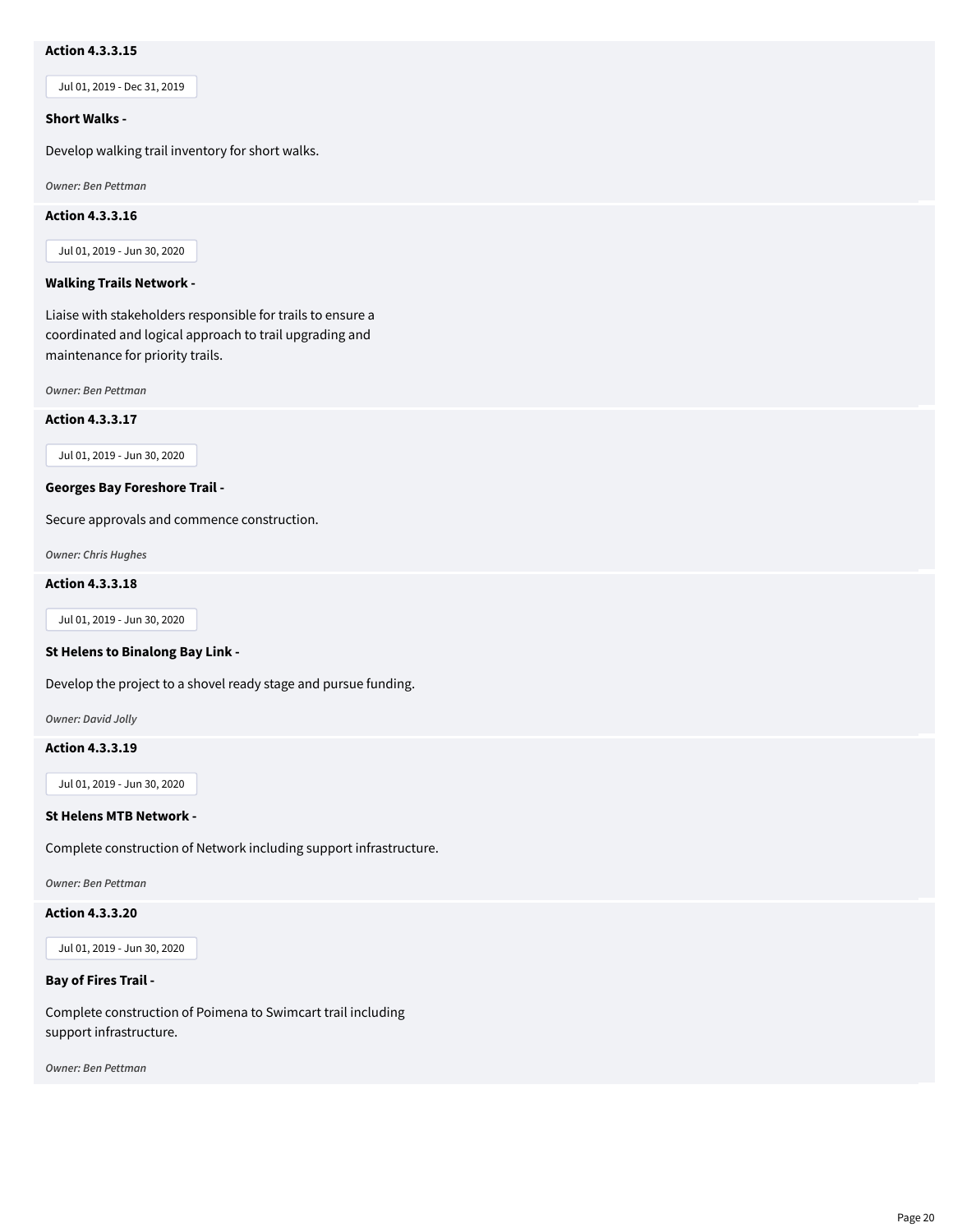# **Action 4.3.3.21**

Jul 01, 2019 - Jun 30, 2020

#### **Rail Trail -**

Develop a Master Plan for a rail trail between St Marys and Fingal.

*Owner: Chris Hughes*

#### **Action 4.3.3.22**

Jul 01, 2019 - Jun 30, 2020

#### **Walking / Bike Trail -**

Develop a Feasibility Study for a walking/bike trail between Mt Nicholas and Elephant Pass subject to receipt of external funding.

*Owner: Chris Hughes*

#### **Goal 5**

**Services:** To have access to quality services that are responsive to the changing needs of the community and lead to improved health, education and employment outcomes.

*Owner: John Brown*



#### **Strategy 5.1**

Improve accessibility to a range of quality services and programs by advocating and pursuing for local delivery.

*Owner: Chris Hughes*



#### **Key Focus Area 5.1.1**

Health:

Retain and expand local provision of disability, preventative, chronic and acute health care services including pursuing innovative healthcare service delivery options.

The provision of health services to be delivered at a local level addressing the community's needs

*Owner: Chris Hughes*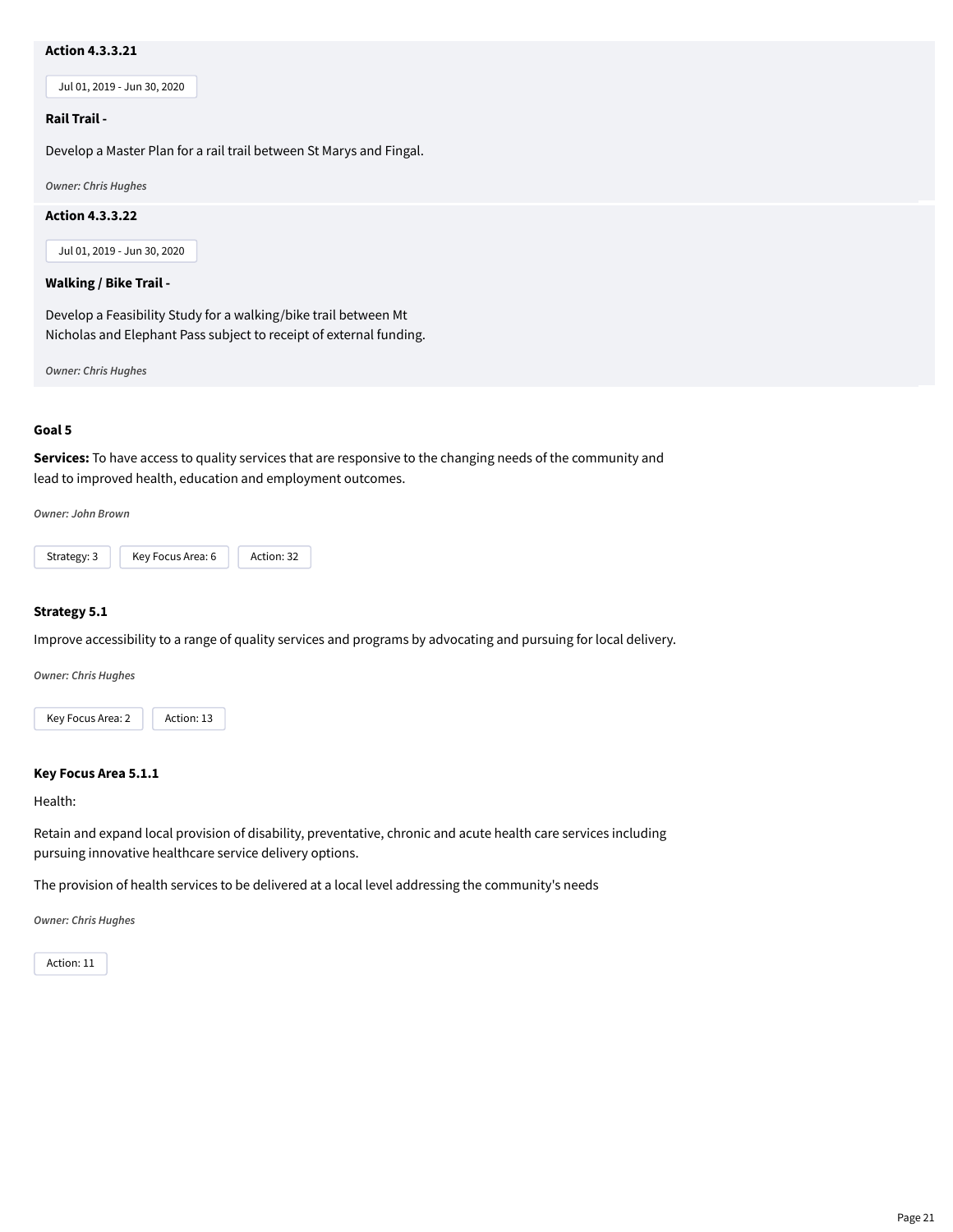# **Action 5.1.1.8**

Jul 01, 2019 - Jun 30, 2020

#### **Local Services -**

Work with external health services to expand the delivery of services to our community and seek additional funding by supporting the Royal Flying Doctors Service to ensure services are delivered throughout our municipality.

*Owner: Chris Hughes*

#### **Action 5.1.1.9**

Jul 01, 2019 - Jun 30, 2020

# **Old St Helens Hospital -**

Participate in the engagement process to determine the future use of the site.

*Owner: Chris Hughes*

#### **Action 5.1.1.10**

Jul 01, 2019 - Jun 30, 2020

#### **Local Service Delivery -**

Work with Government agencies in relation to provision of health services to be delivered at a local level.

*Owner: Chris Hughes*

#### **Action 5.1.1.11**

Jul 01, 2019 - Jun 30, 2020

#### **Doctors -**

Work with service providers, stakeholders and the State Government to ensure that adequate permanent doctors operate in Break O'Day.

*Owner: Chris Hughes*

# **Key Focus Area 5.1.2**

Youth

*Owner: Chris Hughes*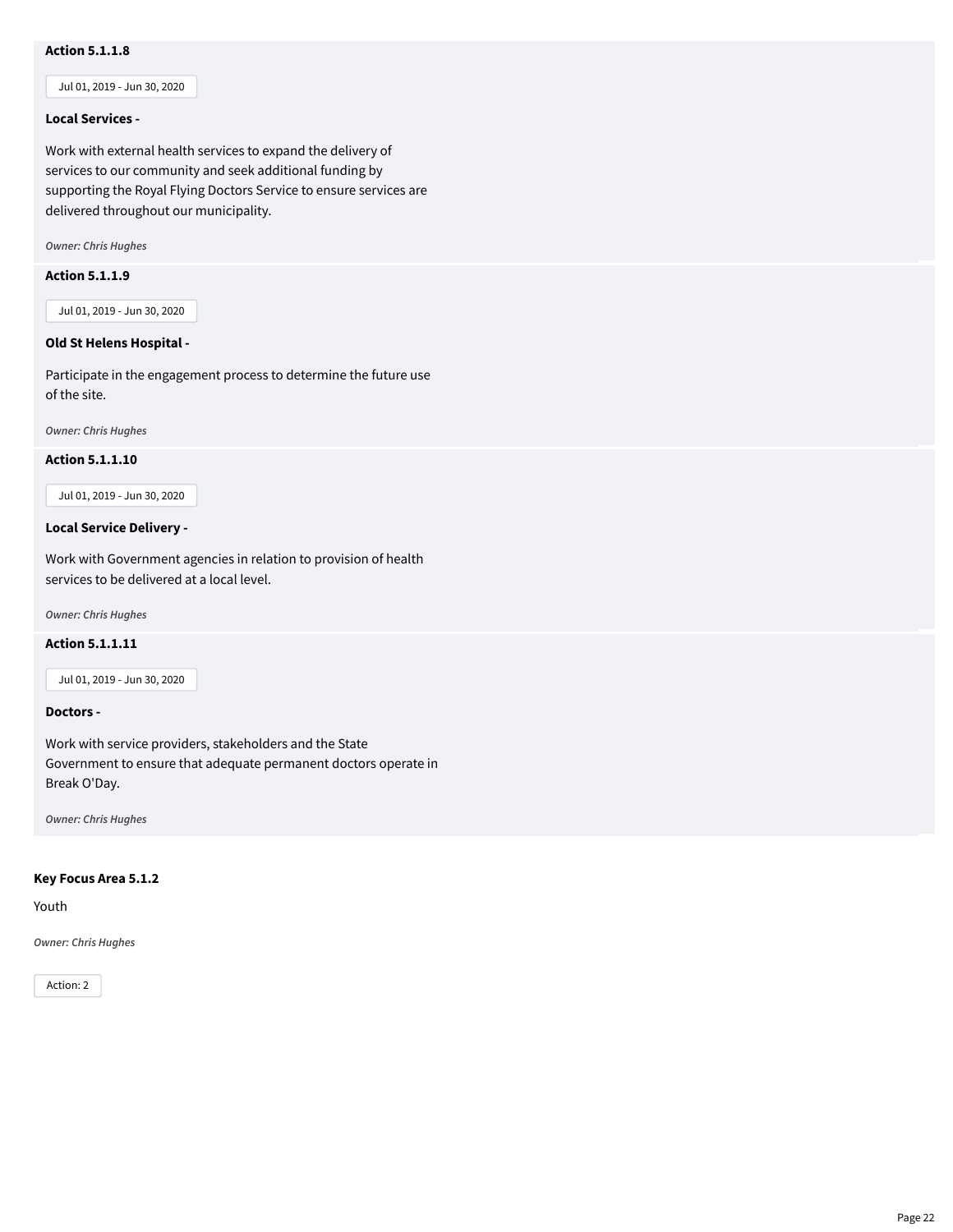# **Action 5.1.2.1**

Jul 01, 2019 - Jun 30, 2020

#### **Local Government -**

Work in conjunction with St Helens District High School and St Marys District High School students to develop projects / events educating young people in Local Government procedures.

*Owner: Chris Hughes*

# **Action 5.1.2.2**

Jul 01, 2019 - Jun 30, 2020

#### **Work Experience -**

Investigate with local businesses as to engaging with young people in work experience programs.

*Owner: Chris Hughes*

# **Strategy 5.2**

Work collaboratively to ensure services and service providers are coordinated and meeting the actual and changing needs of the community.

*Owner: Chris Hughes*



#### **Key Focus Area 5.2.1**

Mental Health:

Improve the mental health of our community through stability in service delivery and a holistic approach to the provision of services locally.

Continue to be part of the group which are funded by PHT in relation to suicide in males aged between 40 and 64 and identify learnings that can be shared with the whole community

*Owner: Chris Hughes*

Action: 7

# **Action 5.2.1.5**

Jul 01, 2019 - Jun 30, 2020

# **Mental Health Working Group -**

Support the Mental Health Services Working Group to map changes if any and seek additional funding through partnerships with external services.

*Owner: Chris Hughes*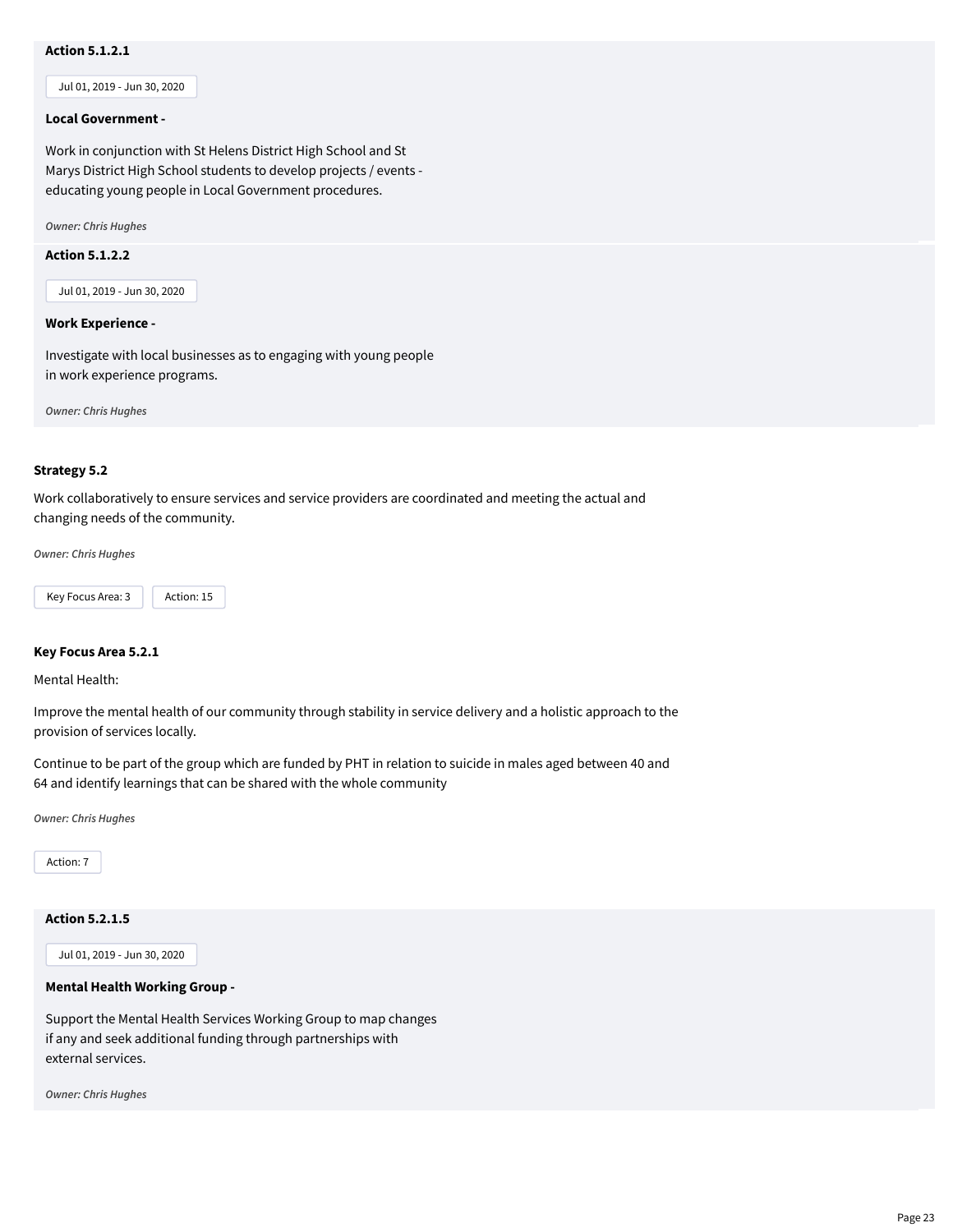# **Action 5.2.1.6**

Jul 01, 2019 - Jun 30, 2020

#### **THRIVE -**

Maintain working relationship with THRIVE and participate in their activities.

*Owner: Chris Hughes*

#### **Action 5.2.1.7**

Jul 01, 2019 - Jun 30, 2020

# **Suicide Prevention -**

Maintain involvement in the Suicide Prevention Trial.

*Owner: Chris Hughes*

#### **Key Focus Area 5.2.2**

Education & Skills Training:

Improve education and Skills Training opportunities and encourage greater personal development through delivery of programs locally which meet the needs of industry and the community. Implement outcomes of the BDO Report

*Owner: John Brown*

Action: 2

# **Action 5.2.2.2**

Jul 01, 2019 - Jun 30, 2020

# **Jobs Action Package -**

Support the implementation of the outcomes of the TasCOSS and TCCI led process addressing employment barriers in the Break O'Day area.

*Owner: John Brown*

#### **Key Focus Area 5.2.3**

Transport:

Facilitate a range of transport options that support movement within and outside the Break O'Day area.

*Owner: Chris Hughes*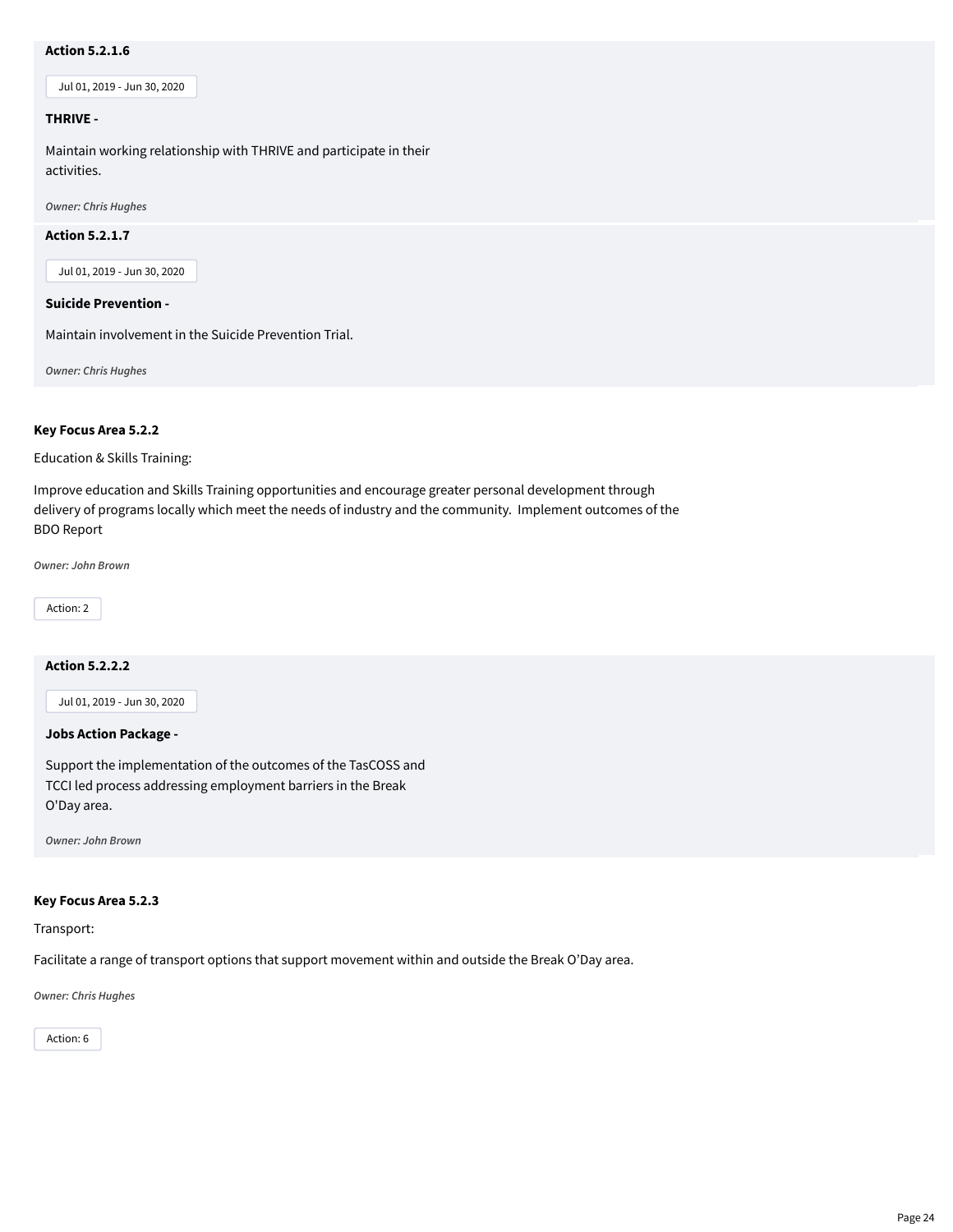# **Action 5.2.3.4**

Jul 01, 2019 - Jun 30, 2020

#### **Local Transport Network -**

Promote the transport services that are currently available through the development of a community page.

*Owner: Erica Lowry*

#### **Action 5.2.3.5**

Jul 01, 2019 - Jun 30, 2020

#### **Transport Gap Analysis -**

Work with local community organisations who offer transport to identify where the needs are for additional transport options and work with the current providers on servicing the identified gaps.

*Owner: Erica Lowry*

#### **Action 5.2.3.6**

Jul 01, 2019 - Jun 30, 2020

#### **Learner Driver Mentor Program -**

Recruit and train additional mentors to support the program.

*Owner: Erica Lowry*

# **Goal 6**

#### CORPORATE PLANNING ACTIVITIES

*Owner: John Brown*



#### **Strategy 6.1**

Corporate Planning Functions

*Owner: John Brown*



# **Key Focus Area 6.1.1**

Local Government Reform

*Owner: John Brown*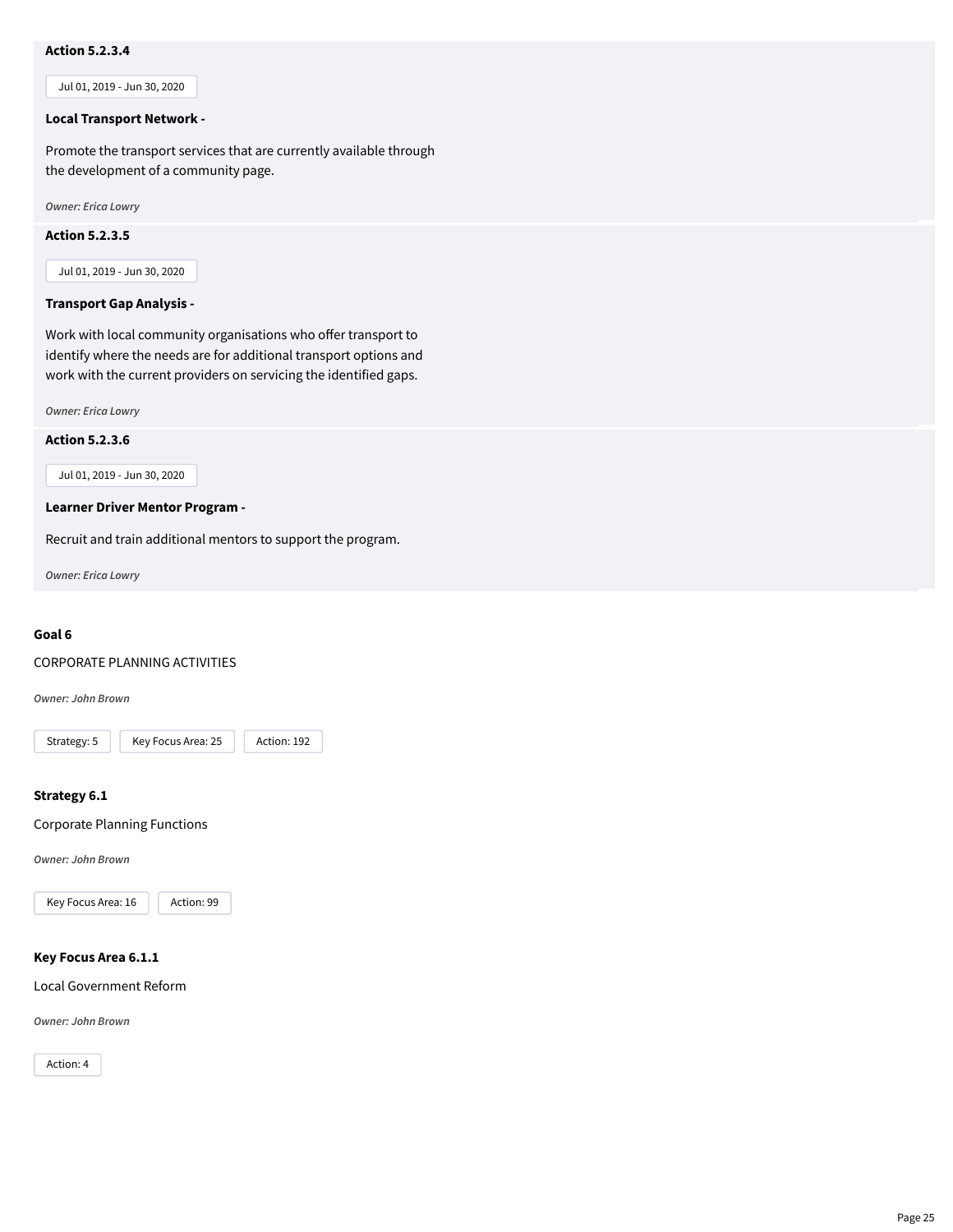# **Action 6.1.1.4**

Jul 01, 2019 - Jun 30, 2020

#### **Northern Region Shared Services -**

Pursue joint procurement opportunities and a common IT platform involving northern region Councils.

*Owner: John Brown*

# **Key Focus Area 6.1.2**

Break O'Day Culture

*Owner: John Brown*

Action: 4

# **Action 6.1.2.4**

Jul 01, 2019 - Jun 30, 2020

# **Organisational Development -**

Continue focus on service delivery based on agreed values and team based activities.

*Owner: John Brown*

#### **Key Focus Area 6.1.4**

Financial Sustainability

*Owner: Bob Hoogland*

Action: 13

#### **Action 6.1.4.10**

Jul 01, 2019 - Jun 30, 2020

#### **Value for Money Reviews -**

Undertake reviews of operational activities to identify revenue opportunities, cost savings and/or process improvements - Results, ongoing annual savings of \$50,000 and 500 hours identified and achieved.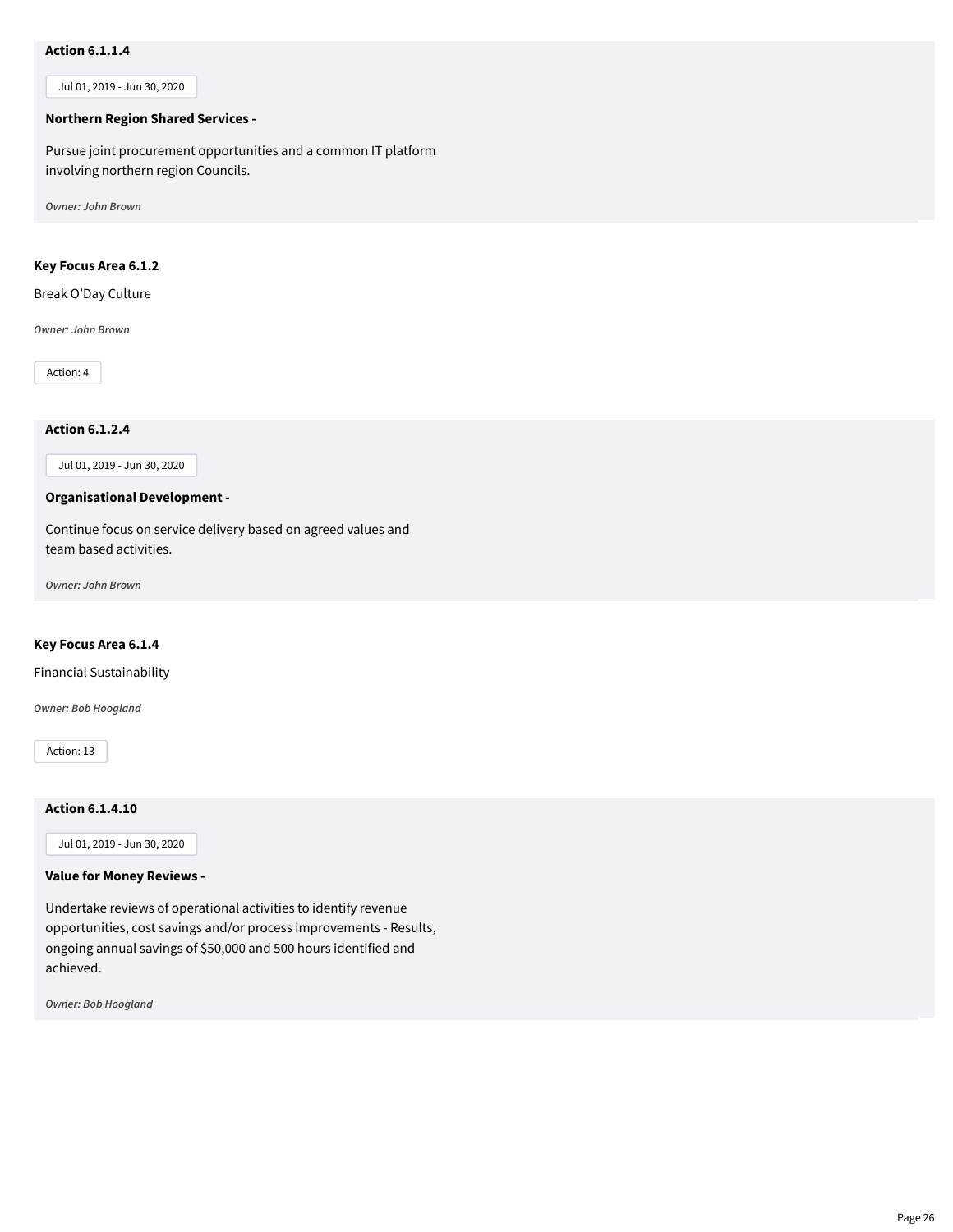# **Action 6.1.4.11**

Jul 01, 2019 - Jun 30, 2020

#### **Procurement Processes -**

Undertake a review of procurement processes with a focus on environmental sustainability - the use of recyclable materials within the products etc which Council procures.

*Owner: Bob Hoogland*

# **Action 6.1.4.12**

Jul 01, 2019 - Jun 30, 2020

#### **Grant Funding Opportunities -**

Actively seek and apply for grant funding opportunities which assist Council to achieve its identified priorities - Result(s), overall success rate of 75%, funding received for three (3) identified priorities and grant funding of \$250,000 secured.

*Owner: Angela Matthews*

#### **Action 6.1.4.13**

Jul 01, 2019 - Jun 30, 2020

#### **Operational Efficiencies -**

Examine opportunities for operational cost reductions resulting in reduced waste management cost based on \$/t to landfill.

*Owner: David Jolly*

#### **Key Focus Area 6.1.5**

Financial Management:

*Owner: Bob Hoogland*

Action: 10

# **Action 6.1.5.8**

Jul 01, 2019 - Jun 30, 2020

# **Audit Panel -**

Audit Panel meetings facilitated in accordance with legislative requirements, responding to all recommendations of the Panel.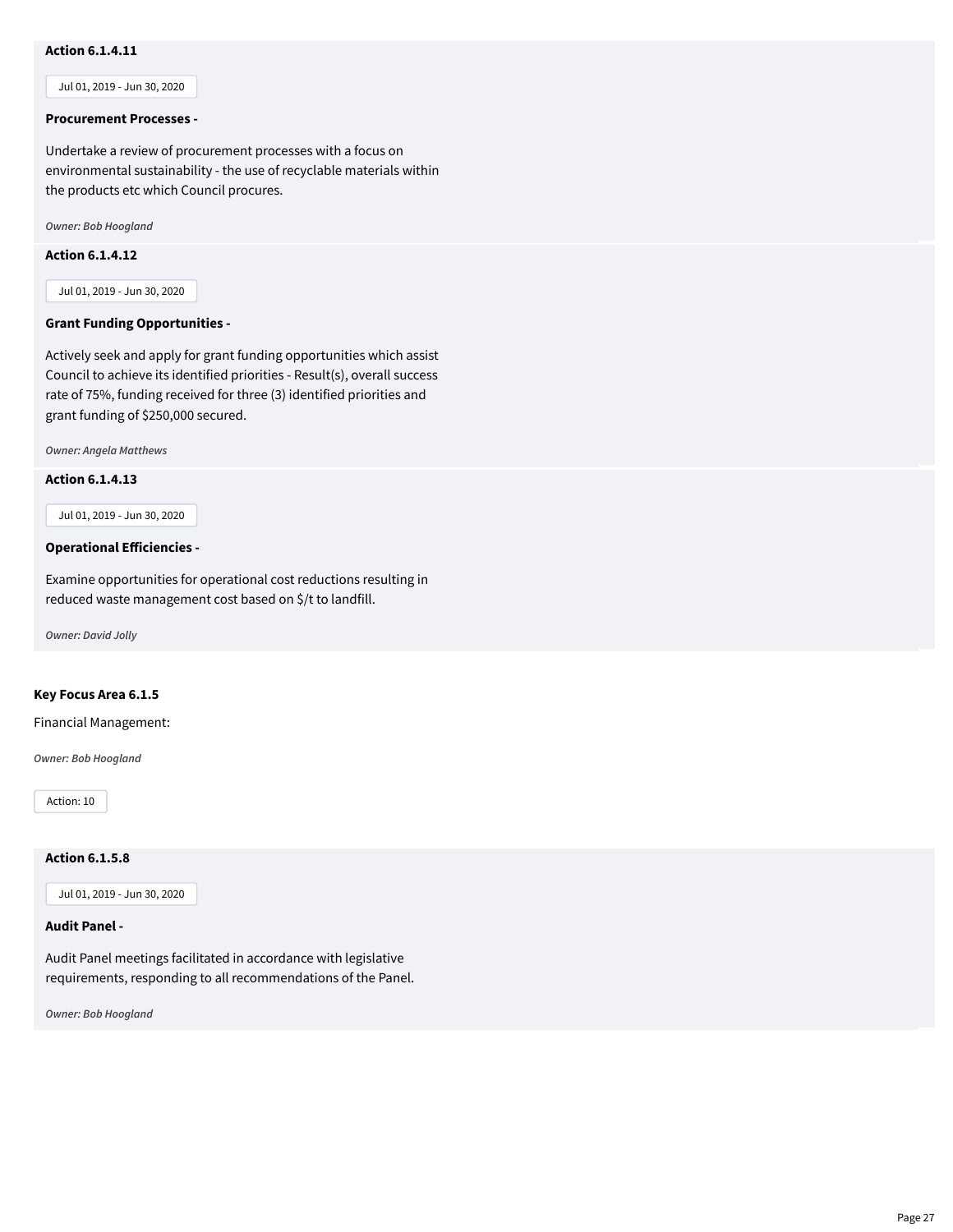# **Action 6.1.5.9**

Jul 01, 2019 - Jun 30, 2020

# **Financial Viability and Accountability -**

Maintain financial viability and accountability in budgeting and administration. Regularly review the Long Term Financial Plan (LTFP) to ensure that it accurately reflects the results of Council decision making - Result, meet or exceed Long Term Financial Plan forecasts for operational results.

*Owner: Bob Hoogland*

#### **Action 6.1.5.10**

Jul 01, 2019 - Jun 30, 2020

#### **Internal Audits -**

Implement 2019 / 2020 Internal Audits according to the adopted schedule.

*Owner: Bob Hoogland*

#### **Key Focus Area 6.1.6**

Human Resources:

*Owner: Paula Kloosterman*

Action: 7

#### **Action 6.1.6.7**

Jul 01, 2019 - Jun 30, 2020

#### **Workforce Plan -**

Develop a workforce plan to prepare for and manage succession requirements and ageing workforce.

*Owner: Paula Kloosterman*

# **Key Focus Area 6.1.7**

Management Systems:

#### *Owner: Bob Hoogland*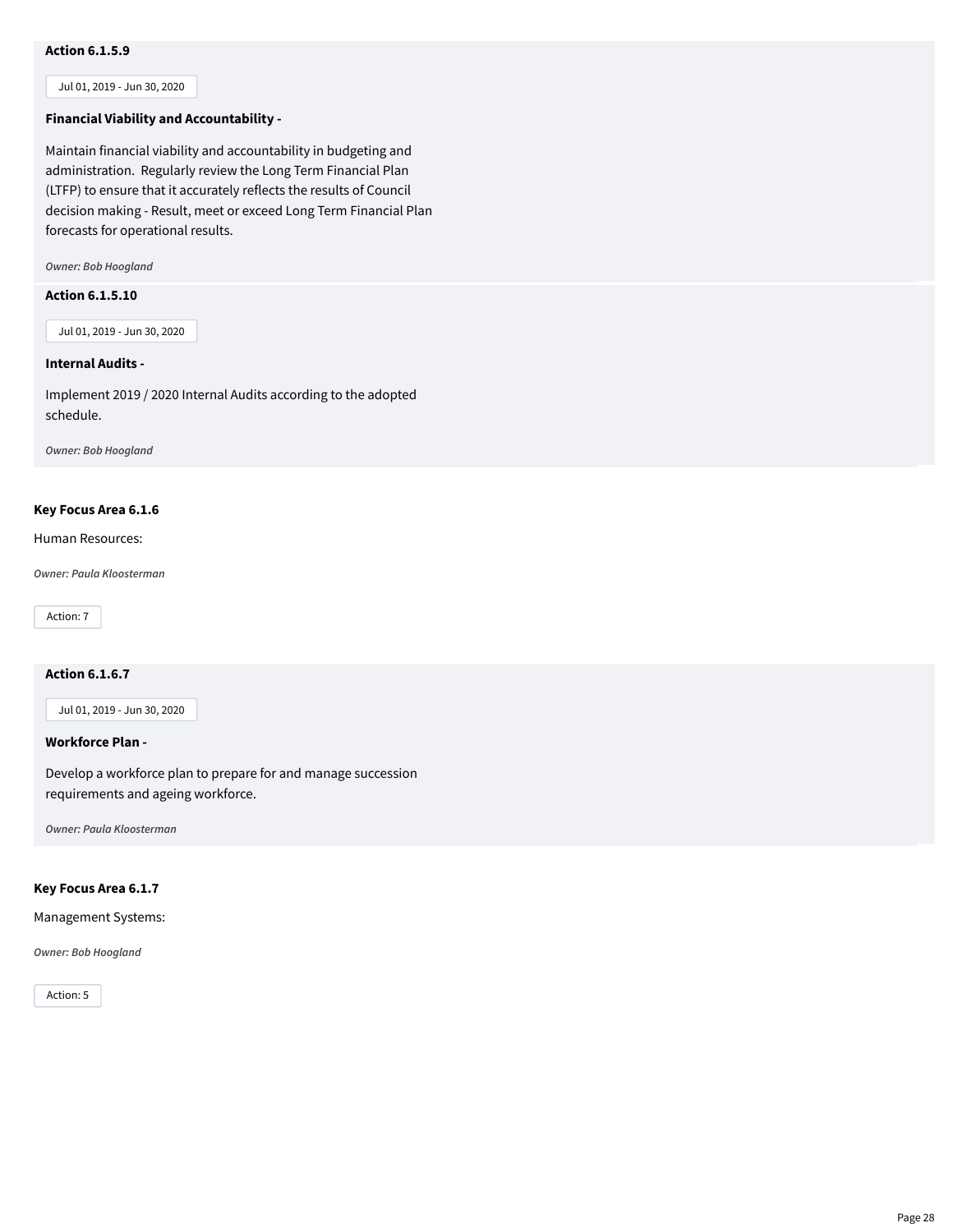# **Action 6.1.7.3**

Jul 01, 2019 - Jun 30, 2020

# **GIS -**

Review GIS services to identify an effective and cost effective approach is being used.

*Owner: Bob Hoogland*

# **Action 6.1.7.4**

Jul 01, 2019 - Jun 30, 2020

#### **Envisio -**

Continue to monitor and refine.

*Owner: Angela Matthews*

**Action 6.1.7.5**

Jul 01, 2019 - Jun 30, 2020

#### **Envisio Community Dashboard -**

Examine opportunity to create a community dashboard for inclusion on Council's website.

*Owner: Angela Matthews*

# **Key Focus Area 6.1.8**

Elected Members:

*Owner: John Brown*

Action: 4

# **Action 6.1.8.4**

Jul 01, 2019 - Jun 30, 2020

# **Councillors Professional Development -**

Facilitate participation of Councillors Professional Development.

*Owner: Angela Matthews*

#### **Key Focus Area 6.1.9**

Council Advocacy:

*Owner: John Brown*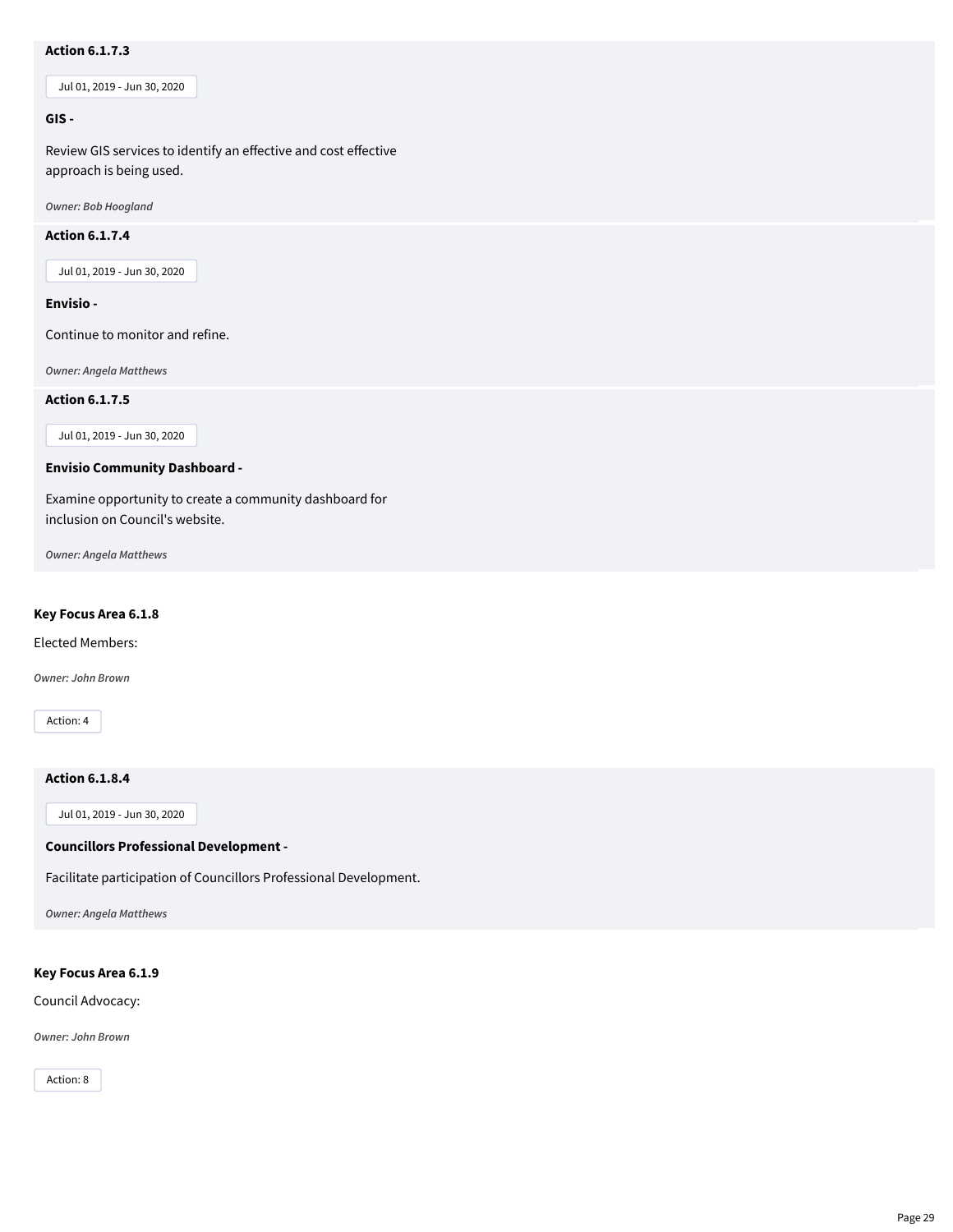# **Action 6.1.9.7**

Jul 01, 2019 - Jun 30, 2020

# **Priority Projects -**

Pursue identified priority projects through State and Federal Budget consultation processes.

*Owner: John Brown*

# **Action 6.1.9.8**

Jul 01, 2019 - Jun 30, 2020

#### **Potential Projects -**

Take a proactive approach with Government agencies by ensuring potential projects are adequately researched and outlined for Minister's consideration.

*Owner: John Brown*

# **Key Focus Area 6.1.10**

Customer Service:

*Owner: John Brown*

Action: 4

# **Action 6.1.10.4**

Jul 01, 2019 - Jun 30, 2020

#### **Service Improvements -**

Encourage ongoing improvement of the customer service approach of the organisation through identified professional development activities.

*Owner: Bob Hoogland*

#### **Key Focus Area 6.1.11**

Asset Management:

*Owner: David Jolly*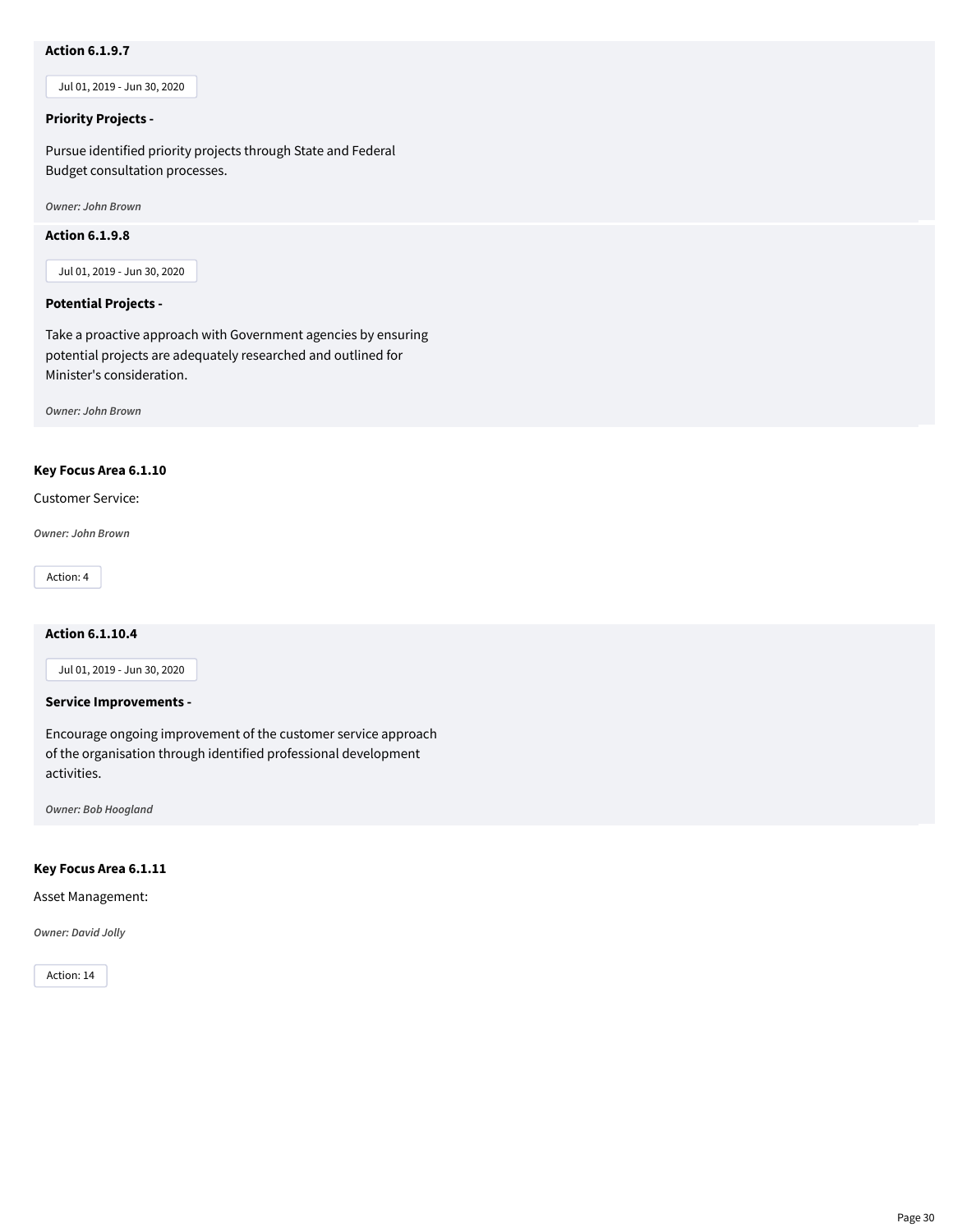# **Action 6.1.11.14**

Jul 01, 2019 - Jun 30, 2020

#### **Building Asset Database -**

Update building asset database to enable accurate financial reporting.

*Owner: Jake Ihnen*

# **Key Focus Area 6.1.12**

Stormwater Management Plan:

*Owner: Stuart Barwick*

Action: 5

# **Action 6.1.12.5**

Jul 01, 2019 - Dec 31, 2019

# **Stormwater Priorities Plan -**

Development and endorsement of the Municipal Stormwater Priorities Plan.

*Owner: David Jolly*

#### **Key Focus Area 6.1.13**

Work Health & Safety

*Owner: Simone Ewald-Rist*

Action: 5

#### **Action 6.1.13.4**

Jul 01, 2019 - Jun 30, 2020

#### **Incident Prevention -**

Take action to reduce the likelihood of incidents of injury and illness in the workplace, including:

- Review of reported incidents;
- Audits of staff and contractors;
- Inductions of staff and contractors;
- Facilitate WH&S Committee Meetings;
- Appropriate identified training.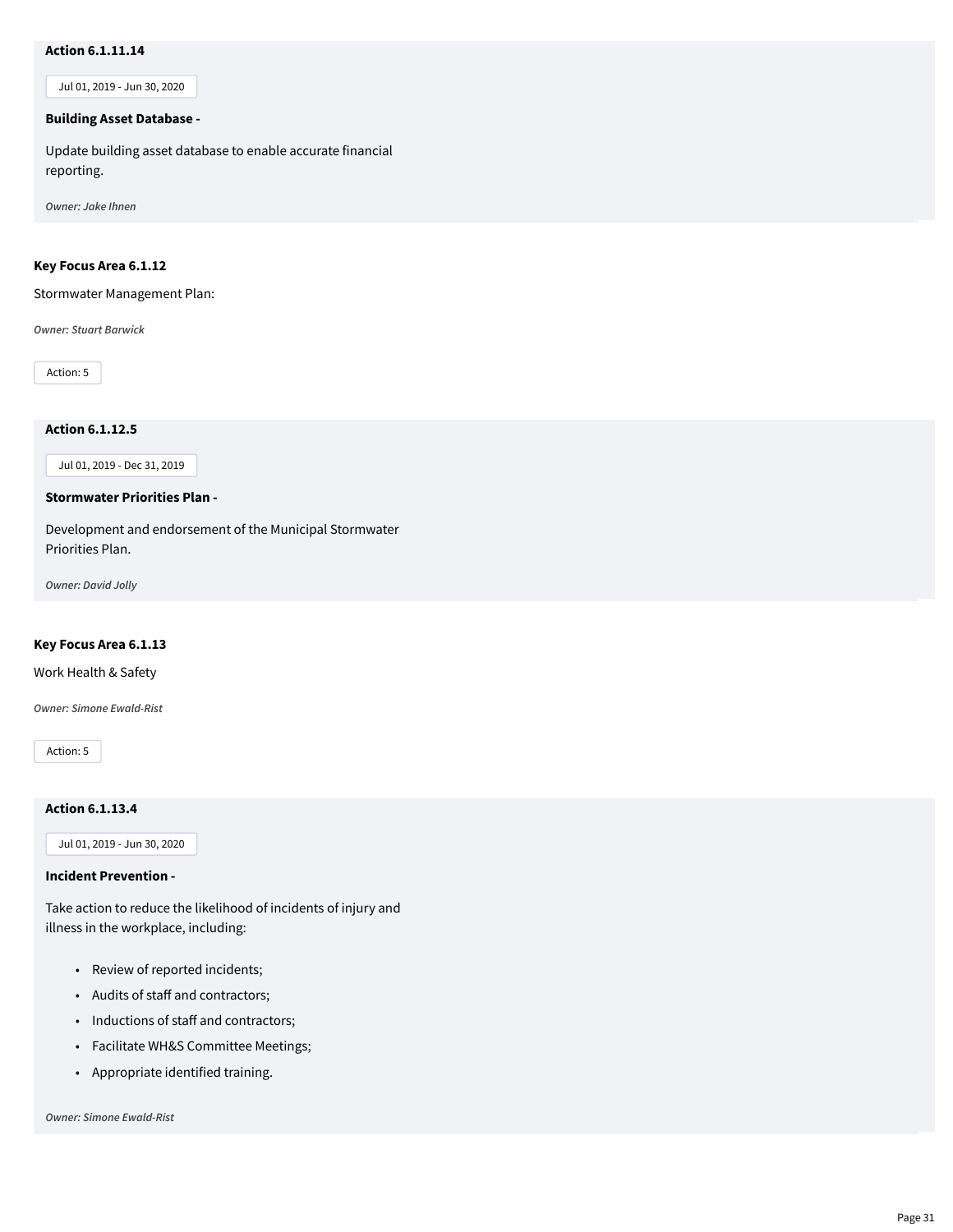# **Action 6.1.13.5**

Jul 01, 2019 - Jun 30, 2020

#### **Wellbeing Program -**

Undertake actions to improve the wellbeing of workers including appropriate training and awareness sessions.

*Owner: Simone Ewald-Rist*

#### **Key Focus Area 6.1.14**

Public Health:

*Owner: Paula Kloosterman*

Action: 5

# **Action 6.1.14.4**

Jul 01, 2019 - Jun 30, 2020

#### **On Street Dining -**

Review Council's policy in relation to on-street dining to encourage a vibrant and inviting streetscape for residents and visitors alike.

*Owner: Paula Kloosterman*

#### **Action 6.1.14.5**

Jul 01, 2019 - Jun 30, 2020

#### **Temporary Food Premises -**

In consultation with stakeholders develop a mobile and temporary food business policy and operator guide, to facilitate the service of food outside the traditional fixed premises model.

*Owner: Paula Kloosterman*

# **Key Focus Area 6.1.15**

Stakeholder Management

*Owner: John Brown*

Action: 4

# **Action 6.1.15.3**

Jul 01, 2019 - Jun 30, 2020

#### **Northern Tasmanian Development Corporation (NTDC) -**

Participate in NTDC activities focused on developing the regional economy.

*Owner: John Brown*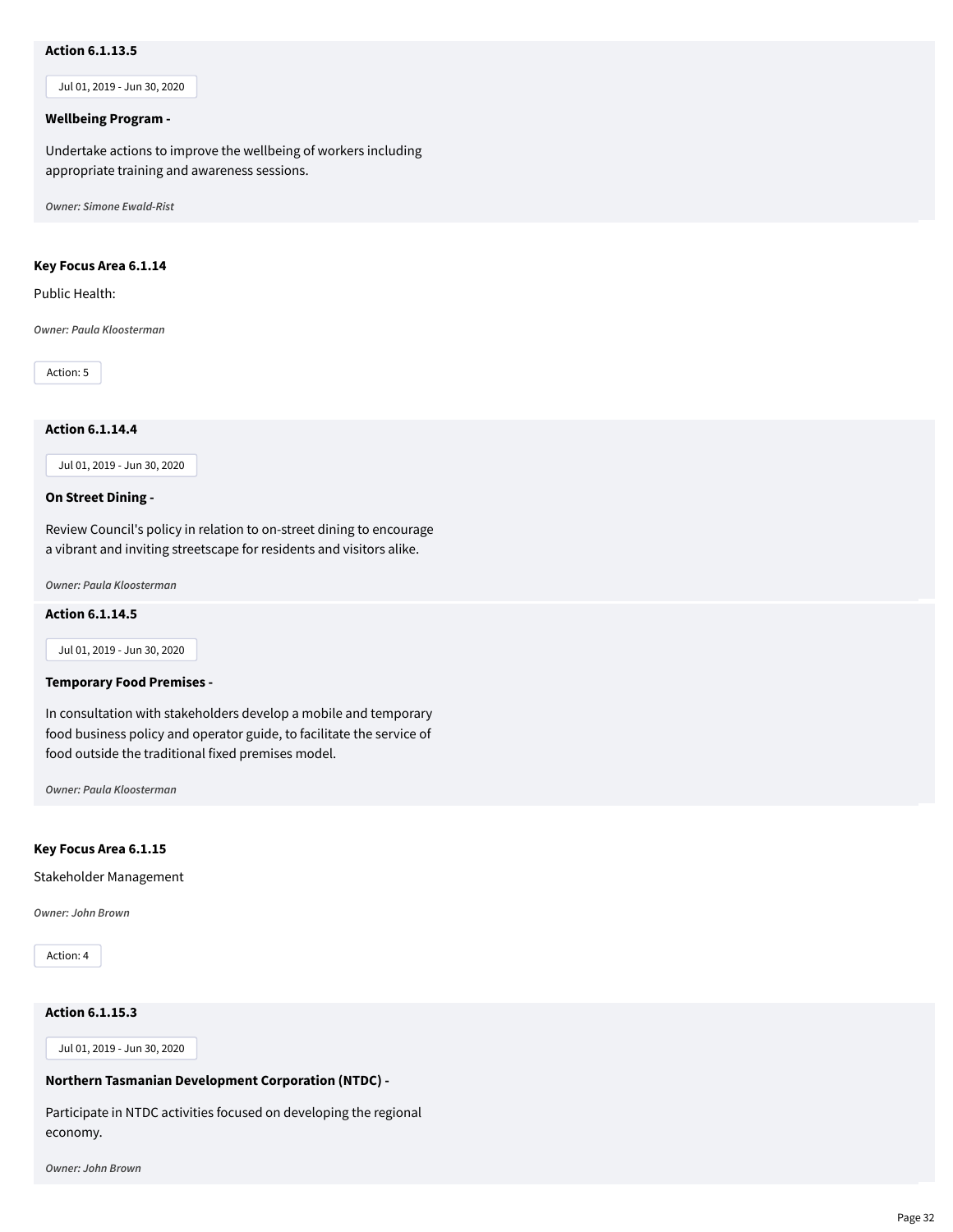# **Action 6.1.15.4**

Jul 01, 2019 - Jun 30, 2020

# **Local Government Association of Tasmania (LGAT) and Australian Local Government Association (ALGA)**

Participate actively at the State and National level in Local Government matters including legislative reviews and policy development.

*Owner: John Brown*

#### **Key Focus Area 6.1.16**

Improvements to Council's systems and processes

*Owner: Bob Hoogland*

Action: 4

# **Action 6.1.16.4**

Jul 01, 2019 - Jun 30, 2020

#### **System and Process Improvements -**

Undertake an ongoing review of Council's systems and processes with a focus on simplification, time and resource reduction.

*Owner: Bob Hoogland*

# **Strategy 6.2**

Strategy: Policy Review Schedules

*Owner: Bob Hoogland*

Key Focus Area: 6 | Action: 70

# **Key Focus Area 6.2.1**

Asset Management Policy

*Owner: Bob Hoogland*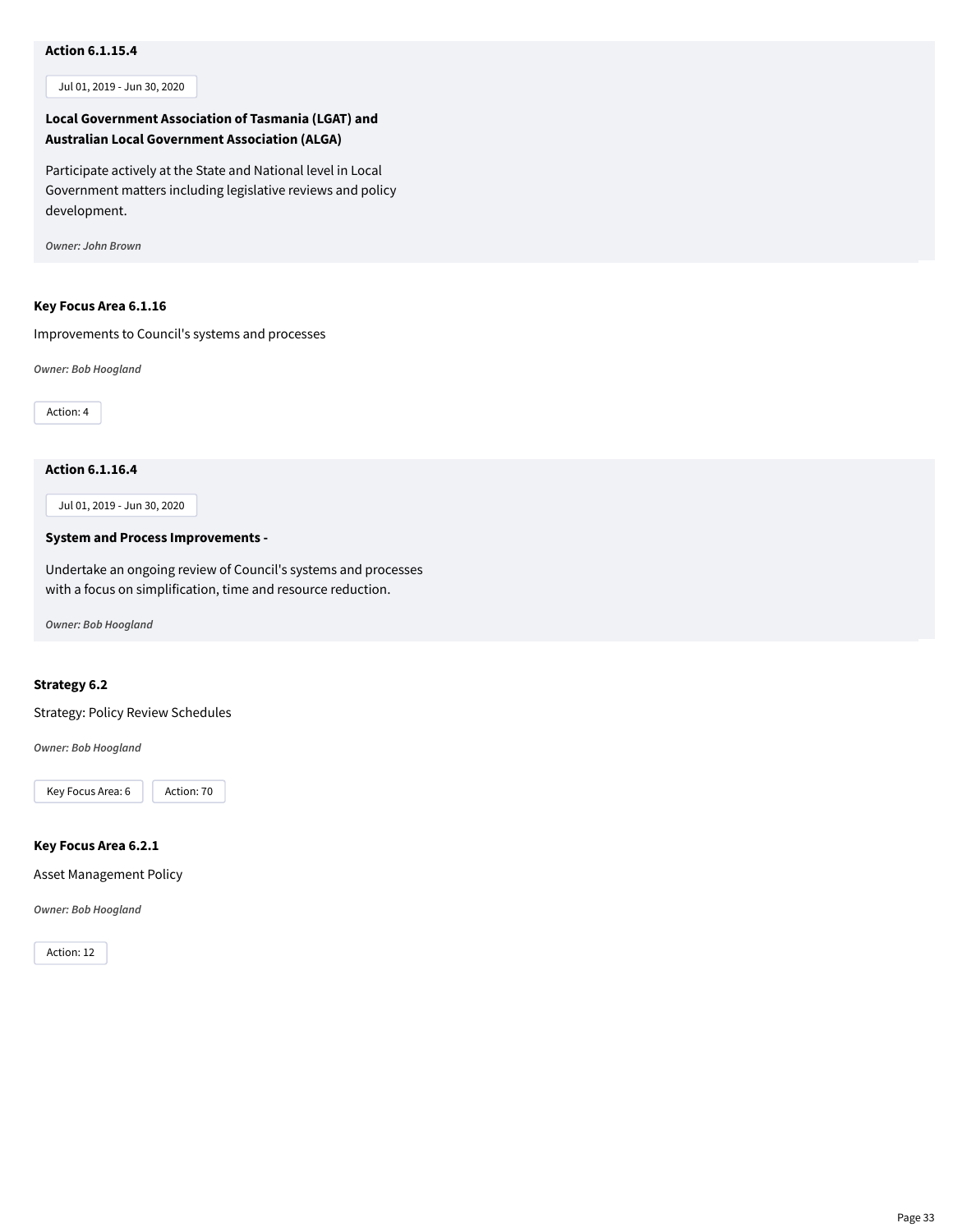# **Action 6.2.1.7**

Aug 01, 2020 - Aug 31, 2020

Review Asset Management Policy - AM 12 Vehicle Review Period: 3 years Adopted: 19/03/2012 Date last amendment: 21/03/2016 Renewal Due: Aug-20

Source: Policy Review Schedule

*Owner: Angela Matthews*

#### **Action 6.2.1.8**

Nov 01, 2019 - Nov 30, 2019

Review Asset Management Policy - AM15 Asset Disposal Review Period: 3 Years Adopted: 21/08/2014 Date last amendment: 21/03/2016 Renewal Due: Nov-19

Source: Policy Review Schedule

*Owner: David Jolly*

# **Action 6.2.1.12**

Aug 01, 2019 - Aug 31, 2019

Review Asset Management Policy - AM19 Asset Management

Review Period: 3 years Adopted: 15/08/2016 Date last amendment: 21/03/2016 Renewal Due: Aug-19

Source: Policy Review Schedule

*Owner: David Jolly*

# **Key Focus Area 6.2.2**

Community Building Policy

*Owner: Bob Hoogland*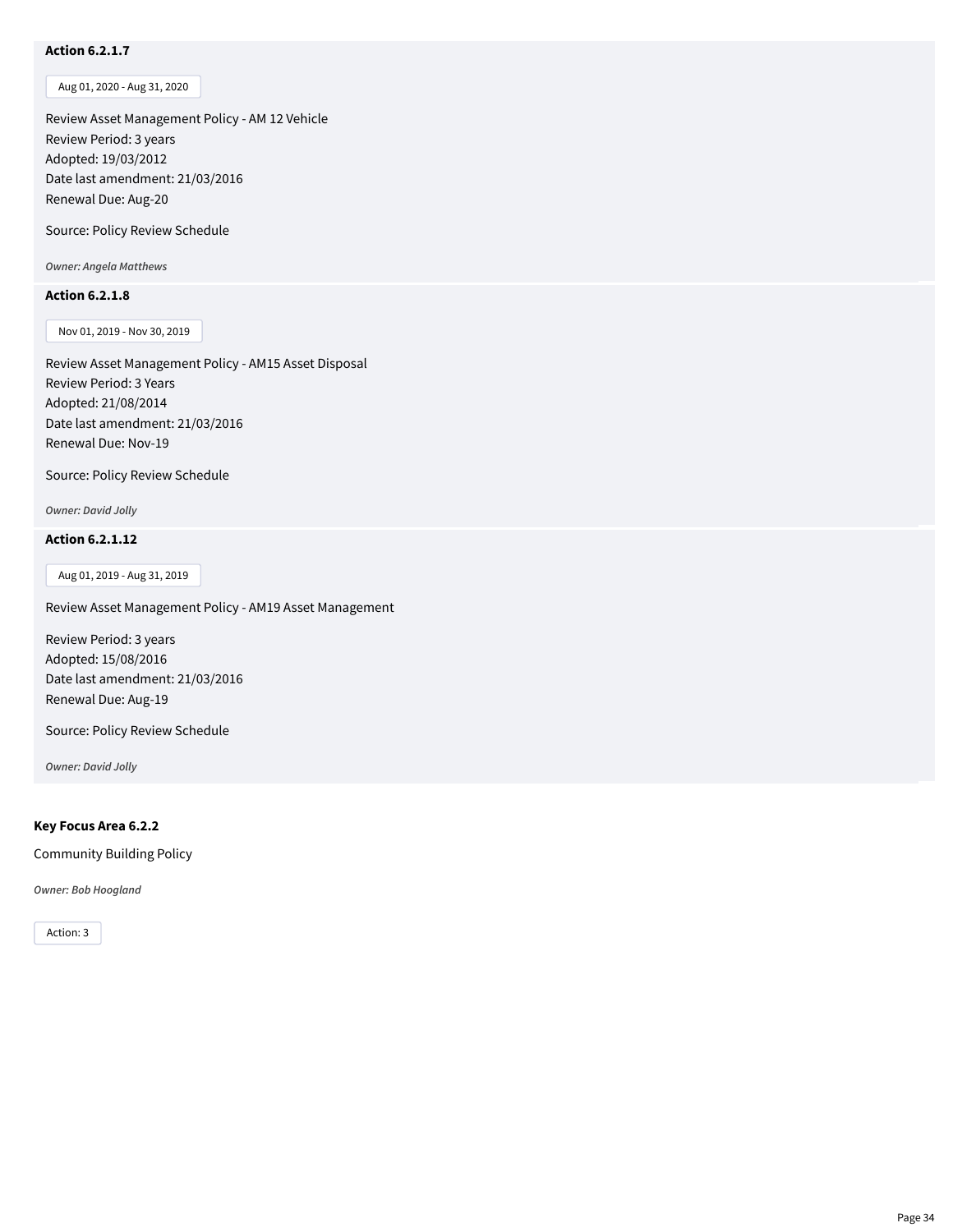# **Action 6.2.2.2**

Apr 01, 2020 - Apr 30, 2020

Review Community Building Policy - CB04 Youth Policy and Strategy Review Community Building Policy - CB04 Youth Policy and Strategy Review Period: 3 years Adopted: 19/03/2012 Date last amendment: 21/03/2016 Renewal Due: Apr-20

Source: Policy Review Schedule

*Owner: Chris Hughes*

#### **Key Focus Area 6.2.4**

Environment & Planning Policy

*Owner: David Jolly*

Action: 9

# **Action 6.2.4.2**

Dec 01, 2019 - Dec 31, 2019

Review Environment & Planning Policy - EP03 Conservation Covenant Support Review Period: 3 years Adopted: 25/06/2012 Date last amendment: 21/03/2016 Renewal Due: Dec-19

Source: Policy Review Schedule

*Owner: Paula Kloosterman*

# **Action 6.2.4.8**

Sep 01, 2020 - Sep 30, 2020

Review Environment & Planning Policy - EP09 Public Health Warnings (Sewage Spills) Review Period: 3 years Adopted: 21/10/2013 Date last amendment: 21/03/2016 Renewal Due: Sep-20

[Phil Bingley]

Source: Policy Review Schedule

*Owner: Paula Kloosterman*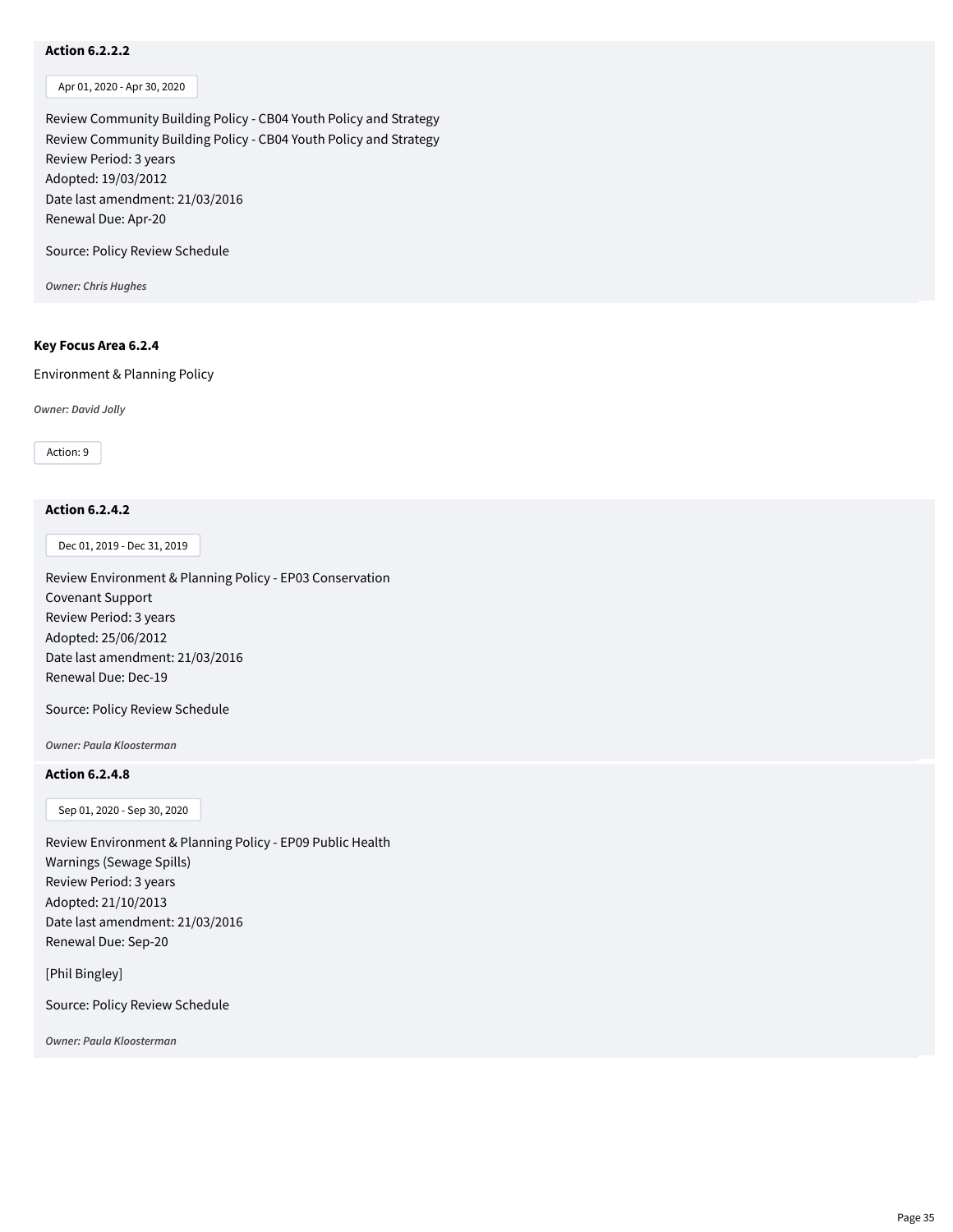#### **Key Focus Area 6.2.5**

Leadership & Governance Policy

*Owner: Bob Hoogland*

Action: 44

### **Action 6.2.5.25**

Jul 01, 2021 - Jul 31, 2021

Review Leadership & Governance Policy - LG28 Work Health and Safety Review Period: 3 years Adopted: 19/03/2012 Date last amendment: 21/03/2016 Renewal Due: May-18

Source: Policy Review Schedule

*Owner: Paula Kloosterman*

# **Action 6.2.5.8**

Apr 01, 2020 - Apr 30, 2020

Review Leadership & Governance Policy - LG08 Employees - Voluntary Emergency Services

Review Leadership & Governance Policy - LG08 Employees - Voluntary Emergency Services Review Period: 3 years Adopted: 25/06/2012 Date last amendment: 21/03/2016 Renewal Due: Apr-18

Source: Policy Review Schedule

*Owner: Paula Kloosterman*

#### **Action 6.2.5.1**

Aug 01, 2019 - Aug 31, 2019

Review Leadership & Governance Policy - LG01 Elected Member Allowances & Support Review Period: 4 years Adopted: 19/03/2012 Date last amendment: 21/03/2016 Renewal Due: Aug-19

Source: Policy Review Schedule

*Owner: Angela Matthews*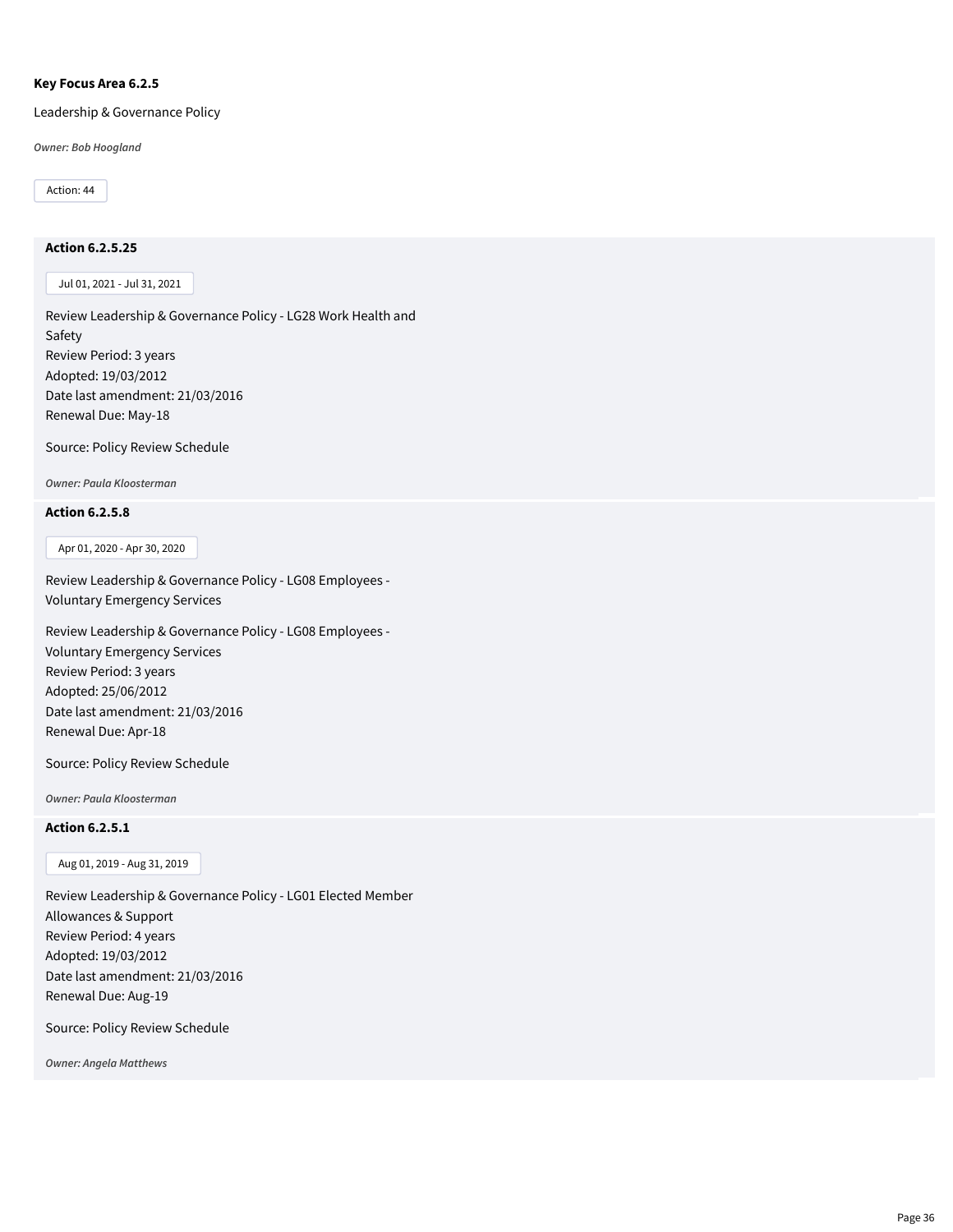# **Action 6.2.5.3**

May 01, 2020 - May 31, 2020

Review Leadership & Governance Policy - LG03 Councillors Code of Conduct Review Period: 4 years Adopted: 19/03/2012 Date last amendment: 21/03/2016 Renewal Due: May-20

Source: Policy Review Schedule

*Owner: Angela Matthews*

#### **Action 6.2.5.7**

Nov 01, 2019 - Nov 30, 2019

Review Leadership & Governance Policy - LG07 Procurement Policy (Code for Tenders and Contracts) Review Period: 3 years Adopted: 19/03/2012 Date last amendment: 21/03/2016 Renewal Due: Nov-19

Source: Policy Review Schedule

*Owner: Bob Hoogland*

# **Action 6.2.5.10**

Feb 01, 2020 - Feb 29, 2020

Review Leadership & Governance Policy - LG11 Rating Exemptions and Remissions Review Leadership & Governance Policy - LG11 Rating Exemptions and Remissions Review Period: Yearly Adopted: 19/03/2013 Date last amendment: 21/03/2016 Renewal Due: Feb-20

Source: Policy Review Schedule

*Owner: Bob Hoogland*

# **Action 6.2.5.15**

May 01, 2020 - May 31, 2020

Review Leadership & Governance Policy - LG16 Corporate Credit Card Review Period: 3 years Adopted: 19/03/2012 Date last amendment: 21/03/2016 Renewal Due: May-20

Source: Policy Review Schedule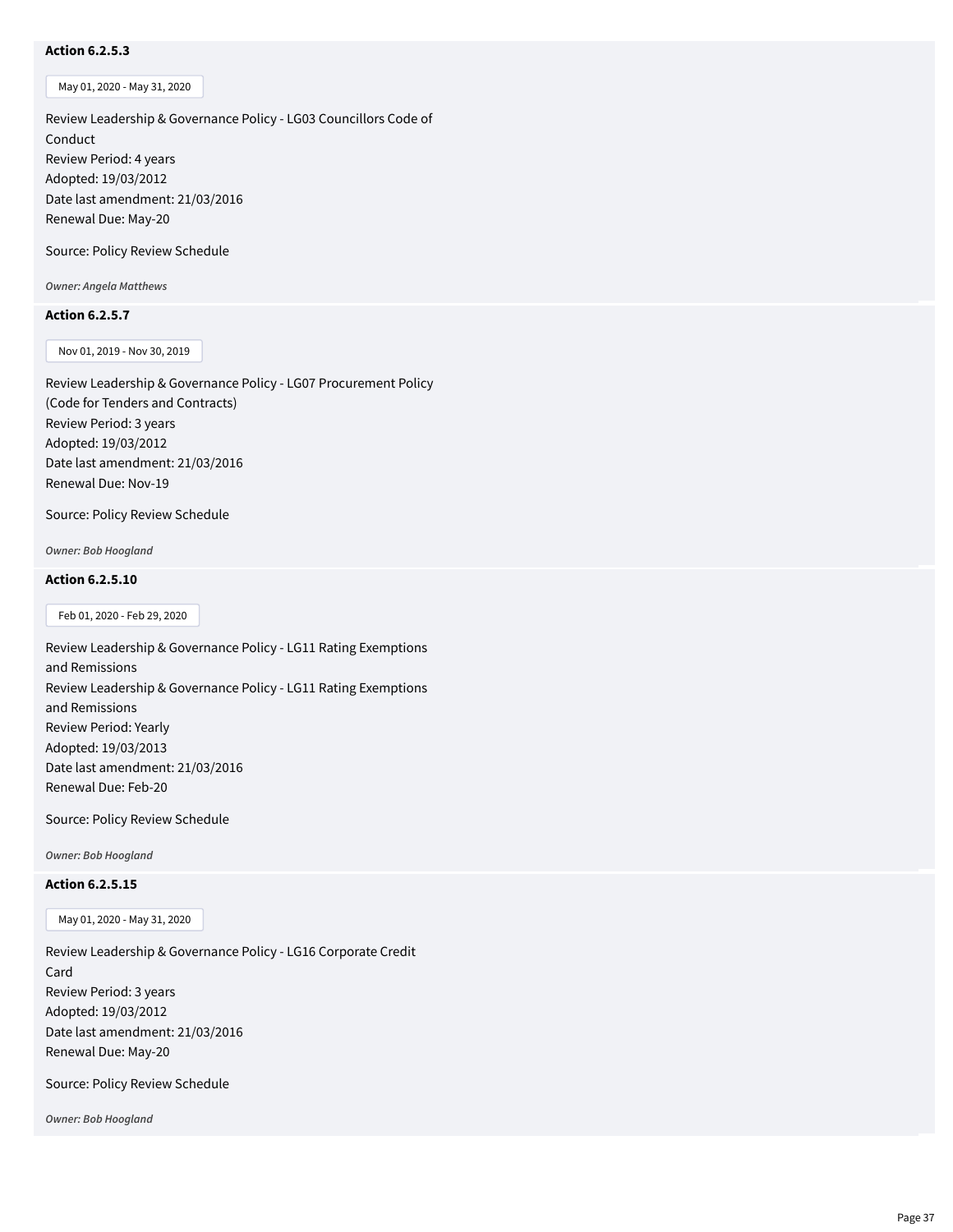# **Action 6.2.5.17**

Feb 01, 2020 - Feb 29, 2020

Review Leadership & Governance Policy - LG18 Debt Collection Review Period: 3 years Adopted: 19/03/2012 Date last amendment: 21/03/2016 Renewal Due: Feb-20

Source: Policy Review Schedule

*Owner: Bob Hoogland*

#### **Action 6.2.5.19**

Feb 01, 2020 - Feb 29, 2020

Review Leadership & Governance Policy - LG20 Distribution of Unclaimed Funds

Review Period: 3 Years Adopted: 19/03/2012 Date last amendment: 21/03/2016 Renewal Due: Feb-20

Source: Policy Review Schedule

*Owner: Bob Hoogland*

#### **Action 6.2.5.24**

Feb 01, 2020 - Feb 29, 2020

Review Leadership & Governance Policy - LG27 Information Management

Review Period: 3 years Adopted: 19/03/2012 Date last amendment: 21/03/2016 Renewal Due: Feb-20

Source: Policy Review Schedule

*Owner: Bob Hoogland*

# **Action 6.2.5.26**

Feb 01, 2020 - Feb 29, 2020

Review Leadership & Governance Policy - LG29 Privacy

Review Period: 3 years Adopted: 19/03/2012 Date last amendment: 21/03/2016 Renewal Due: Feb-20

Source: Policy Review Schedule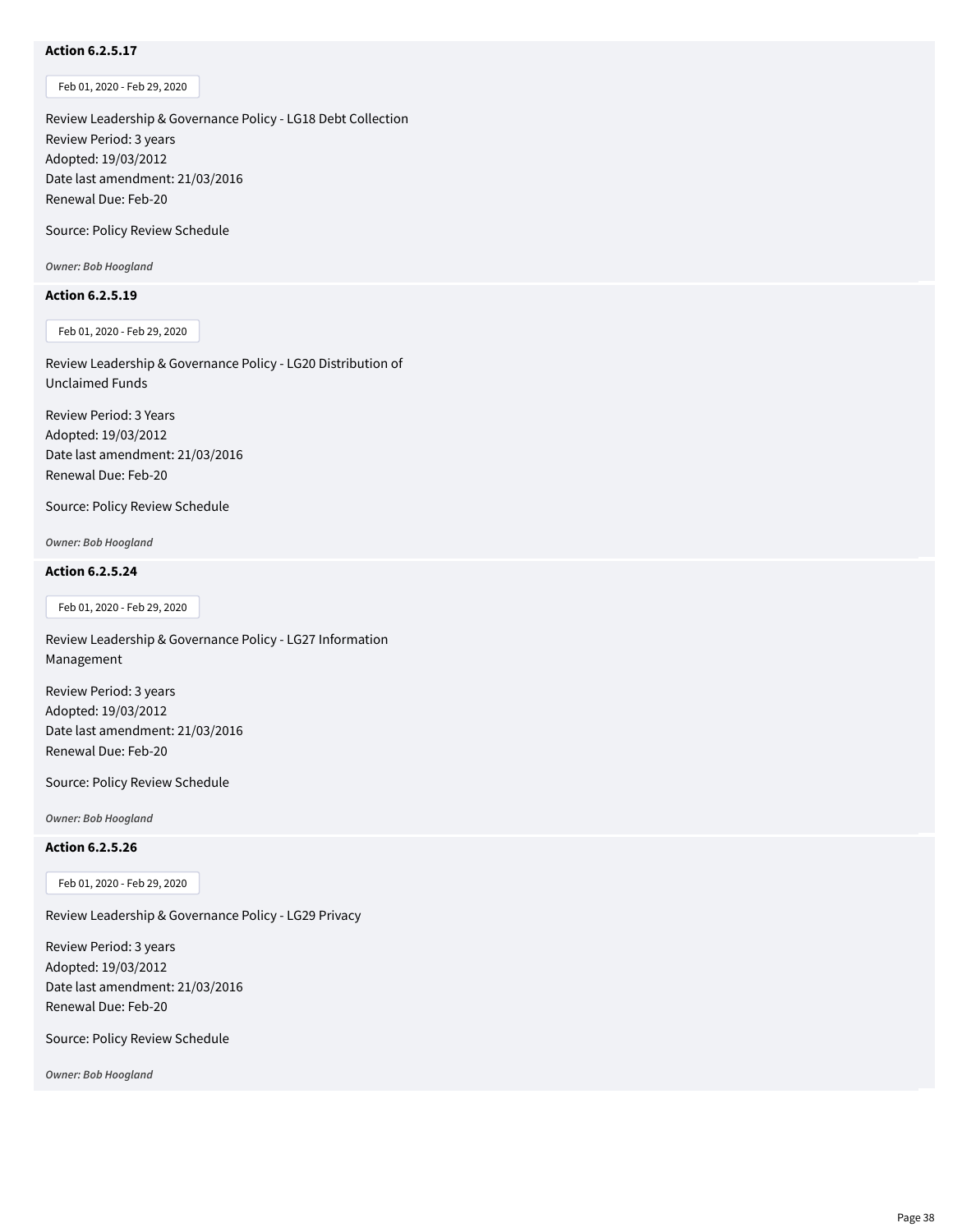# **Action 6.2.5.27**

Aug 01, 2020 - Aug 31, 2020

Review Leadership & Governance Policy - LG30 Public Interest Disclosure

Review Period: 3 years Adopted: 19/03/2012 Date last amendment: 21/03/2016 Renewal Due: Aug-20

Source: Policy Review Schedule

*Owner: Bob Hoogland*

# **Action 6.2.5.38**

Oct 01, 2020 - Oct 31, 2020

Review Leadership & Governance Policy - LG46 Fraud Management & Control

Review Period: 3 years Adopted: 15/09/2014 Date last amendment: 21/03/2016 Renewal Due: Oct-20

Source: Policy Review Schedule

*Owner: John Brown*

#### **Action 6.2.5.43**

Apr 01, 2020 - Apr 30, 2020

Review Leadership & Governance Policy - LG51 Related Party Disclosures

Review Period: 3 years Adopted: 19/04/2017 Date last amendment: 21/03/2016 Renewal Due: Apr-20

Source: Policy Review Schedule

*Owner: Bob Hoogland*

#### **Action 6.2.5.44**

Jul 01, 2020 - Jul 31, 2020

Review Leadership & Governance Policy - LG52 Council Support for Destroyed Dwellings Review Period: 3 years Adopted: 17/07/2017 Date last amendment: 21/03/2016 Renewal Due: Jul-20

Source: Policy Review Schedule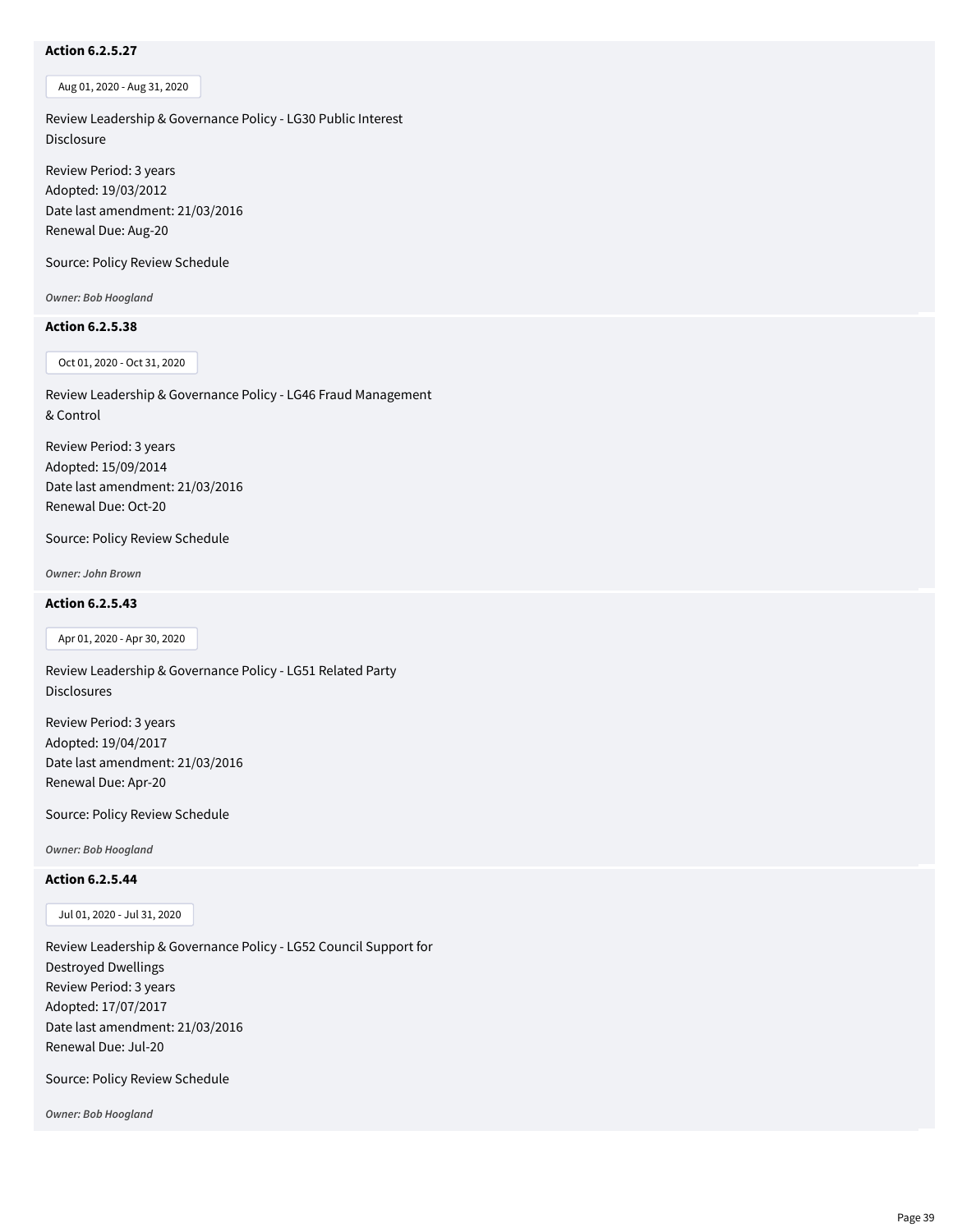#### **Key Focus Area 6.2.6**

By Laws

*Owner: Bob Hoogland*

Action: 2

# **Action 6.2.6.1**

Mar 01, 2023 - Mar 31, 2023

Review By Laws - - By Law No 1 of 2012 - Caravans, Review Period: 10 years

Adopted: 24/04/2013

Date last amendment: 21/03/2016,

Renewal Due: Mar-23

[Phil Bingley]

Source: Policy Review Schedule

*Owner: Paula Kloosterman*

#### **Action 6.2.6.2**

Mar 01, 2026 - Mar 31, 2026

Review By Laws - - By Law No 2 of 2015 - Reserves, Parks and Gardens

Review Period: 10 years

Adopted: 21/03/2016

Date last amendment: 21/03/2016

Renewal Due: Mar-26

Source: Policy Review Schedule

*Owner: Angela Matthews*

# **Strategy 6.3**

Risk Management Framework

*Owner: Bob Hoogland*

Key Focus Area: 1 | Action: 9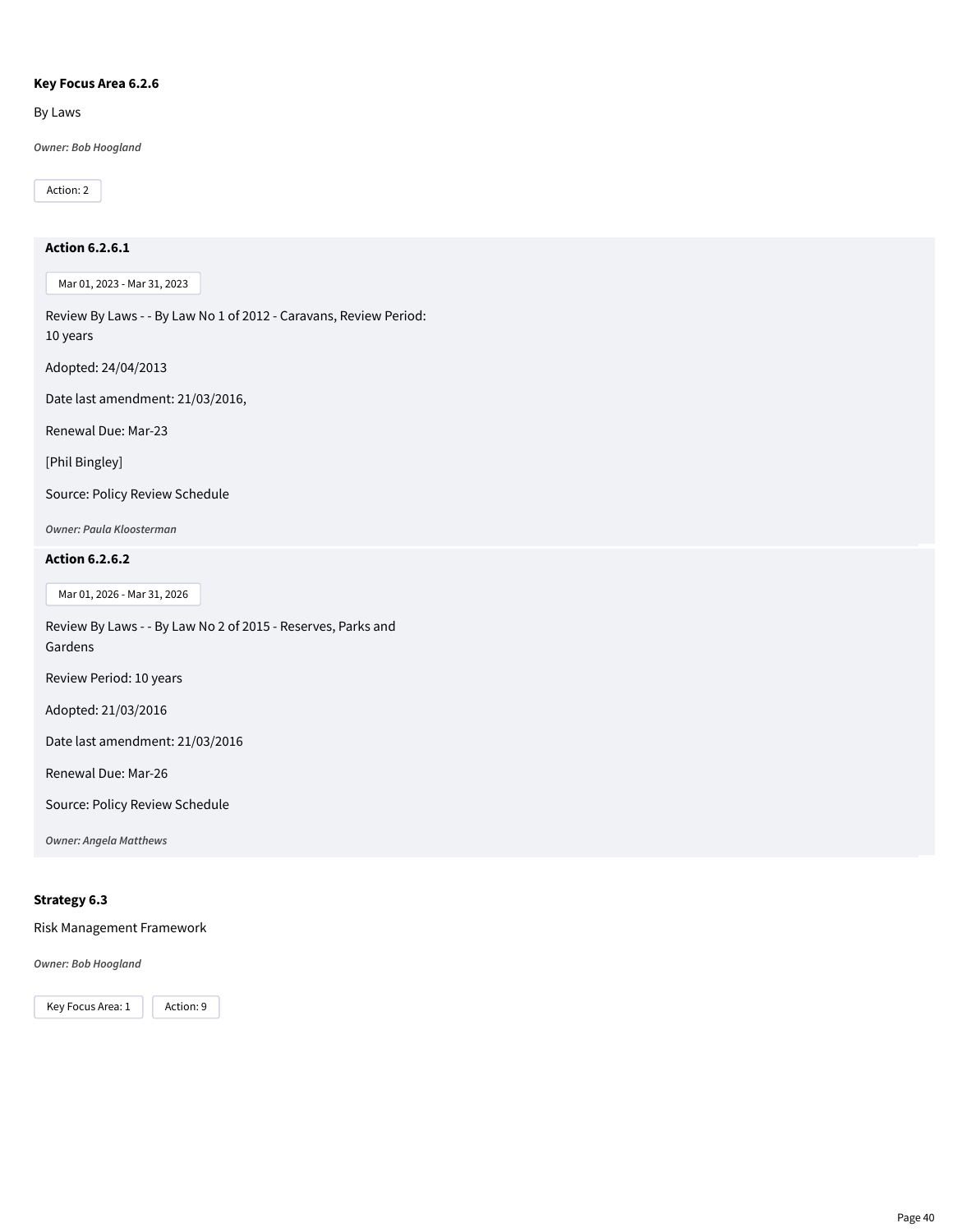#### **Key Focus Area 6.3.1**

Reporting: To ensure transparency of risk management information across Break O'Day Council, a series of reports will be produced throughout the year. The table below outlines a list of reports that will be produced as an outcome of risk management activity:

*Owner: Bob Hoogland*

Action: 9

# **Action 6.3.1.8**

Jul 01, 2019 - Jun 30, 2020

#### **Risk Updates and Activities -**

Risk updates and activities are regularly reported to management, Council and Audit Panel.

*Owner: Simone Ewald-Rist*

#### **Action 6.3.1.9**

Jul 01, 2019 - Jun 30, 2020

#### **Risk Register -**

Risks in the risk register are reviewed - twice a year for high risks, annually for all others.

*Owner: Simone Ewald-Rist*

#### **Strategy 6.5**

Annual Capital Works and Projects Program

*Owner: Bob Hoogland*

Key Focus Area: 1 | Action: 6

#### **Key Focus Area 6.5.1**

Capital Works and Projects Program

*Owner: Bob Hoogland*

Action: 6

# **Action 6.5.1.1**

Jul 01, 2019 - Jun 30, 2020

#### **Township Plans -**

Delivery of funded Township Plan infrastructure projects.

*Owner: David Jolly*